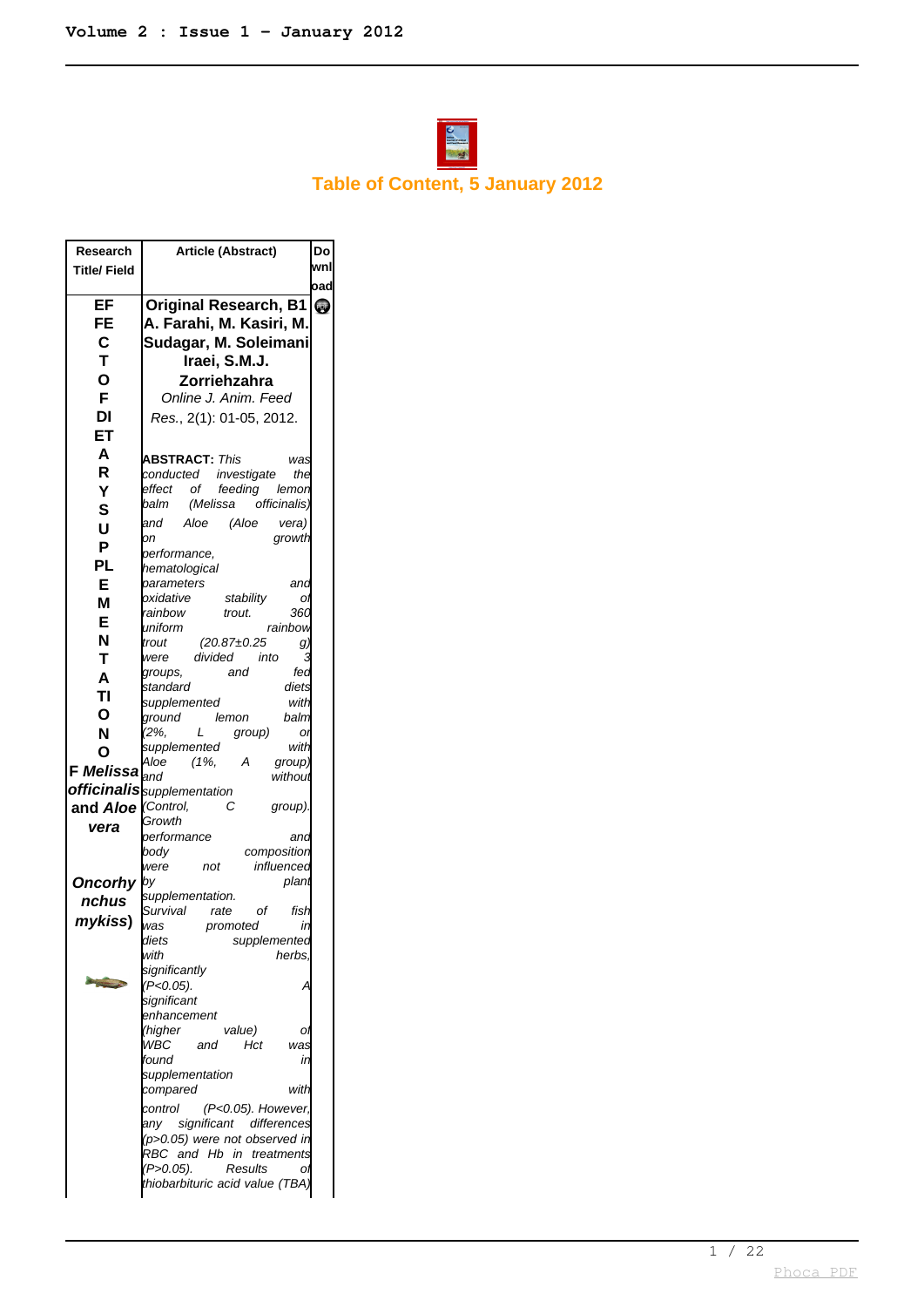|              | showed that lemon balm and<br>Aloe herbs could be protective<br>against lipid peroxidation in<br>fish meat during chilling<br>storage (4°C, 7 days). |           |
|--------------|------------------------------------------------------------------------------------------------------------------------------------------------------|-----------|
|              | Key words: Lemon balm<br>(Melissa officinalis),<br>Aloe<br>(Aloe<br>vera),<br>plants<br>supplementation, Rainbow                                     |           |
|              | trout (Oncorhynchus mykiss)                                                                                                                          |           |
| G            | <b>Original Research, B2</b>                                                                                                                         | <b>QJ</b> |
| r            | Y. H. Elhashmi, A. El                                                                                                                                |           |
| $\mathbf{o}$ | Amin, F. A. Omer<br>Online J. Anim. Feed                                                                                                             |           |
| W            |                                                                                                                                                      |           |
| t            | Res., 2(1): 06-09, 2012                                                                                                                              |           |
| h            |                                                                                                                                                      |           |
| a            | <b>ABSTRACT:</b> This study was                                                                                                                      |           |
| n            | conducted to evaluate the                                                                                                                            |           |
| d            | growth pattern of muscles,<br>bones and fat of guinea fowl.                                                                                          |           |
| d            | Eighteen day old chicks were                                                                                                                         |           |
| e            | reared for 22 weeks and serial                                                                                                                       |           |
| V            | slaughters were done every                                                                                                                           |           |
| el           | four weeks for evaluation.<br>Results showed that the feed                                                                                           |           |
| $\bullet$    | conversion ratio was 1:5,                                                                                                                            |           |
| p<br>m       | highest feed intake at 13-14                                                                                                                         |           |
| е            | weeks of age and highest<br>weight gain at 8-10 weeks.                                                                                               |           |
| n            | Carcass yield was 69%. The                                                                                                                           |           |
| t            | great mass of muscle was                                                                                                                             |           |
| $\mathbf{o}$ | found in the thorax, highest                                                                                                                         |           |
| f            | bone percentage was found in<br>the pelvis and the flank had                                                                                         |           |
| m            | high percentage of fat. Thorax                                                                                                                       |           |
| u            | and hind limb had high growth                                                                                                                        |           |
| S            | rate when compared with                                                                                                                              |           |
| cl           | pelvis, wing, neck and flank.                                                                                                                        |           |
| e            |                                                                                                                                                      |           |
| s,           | Key words: carcass yield,                                                                                                                            |           |
| b            | body regions, serial slaughter                                                                                                                       |           |
| O            |                                                                                                                                                      |           |
| n            |                                                                                                                                                      |           |
| е            |                                                                                                                                                      |           |
| S            |                                                                                                                                                      |           |
| a            |                                                                                                                                                      |           |
| n            |                                                                                                                                                      |           |
| d            |                                                                                                                                                      |           |
| fa           |                                                                                                                                                      |           |
| t            |                                                                                                                                                      |           |
| $\bullet$    |                                                                                                                                                      |           |
| f            |                                                                                                                                                      |           |
| g            |                                                                                                                                                      |           |
| ui           |                                                                                                                                                      |           |
| n            |                                                                                                                                                      |           |
| e            |                                                                                                                                                      |           |
| a<br>f       |                                                                                                                                                      |           |
| $\bullet$    |                                                                                                                                                      |           |
| W            |                                                                                                                                                      |           |
|              |                                                                                                                                                      |           |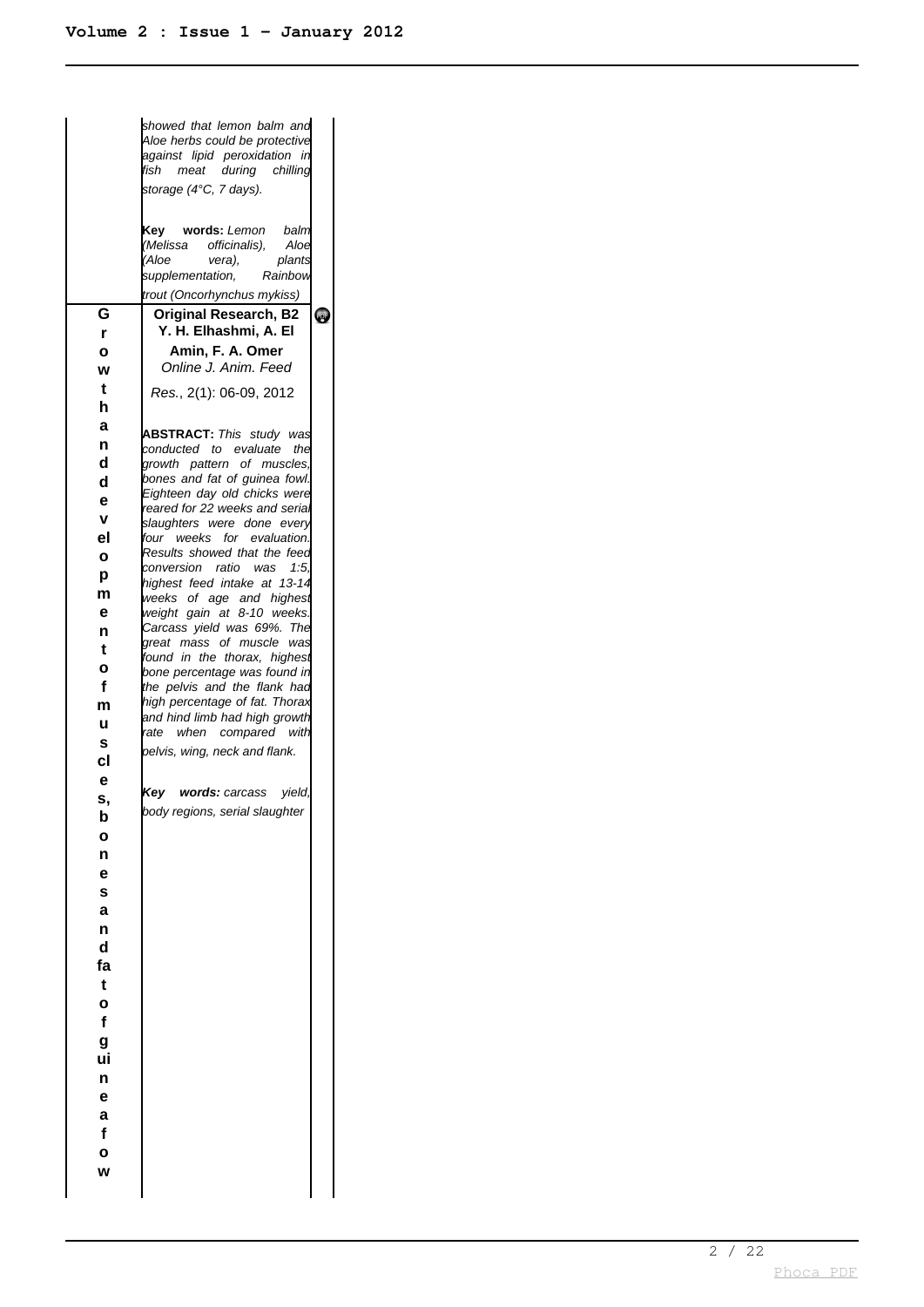| I (Numida<br>meliagris<br>galeata)                                                                                                                                                                                                   |                                                                                                                                                                                                                                                                                                                                                                                                                                                                                                                                                                                                                                                                                                                                                                                                                                                                                                                                                                                                                                                                                                                                                                                                                                                               |           |
|--------------------------------------------------------------------------------------------------------------------------------------------------------------------------------------------------------------------------------------|---------------------------------------------------------------------------------------------------------------------------------------------------------------------------------------------------------------------------------------------------------------------------------------------------------------------------------------------------------------------------------------------------------------------------------------------------------------------------------------------------------------------------------------------------------------------------------------------------------------------------------------------------------------------------------------------------------------------------------------------------------------------------------------------------------------------------------------------------------------------------------------------------------------------------------------------------------------------------------------------------------------------------------------------------------------------------------------------------------------------------------------------------------------------------------------------------------------------------------------------------------------|-----------|
|                                                                                                                                                                                                                                      |                                                                                                                                                                                                                                                                                                                                                                                                                                                                                                                                                                                                                                                                                                                                                                                                                                                                                                                                                                                                                                                                                                                                                                                                                                                               |           |
|                                                                                                                                                                                                                                      |                                                                                                                                                                                                                                                                                                                                                                                                                                                                                                                                                                                                                                                                                                                                                                                                                                                                                                                                                                                                                                                                                                                                                                                                                                                               |           |
| <b>EFFECT</b><br><b>OF SALT</b><br><b>CONCEN</b><br>TRATION<br><b>LEVEL</b><br>AND<br><b>SEASON</b><br>OΝ<br>L<br>TION OF $\left \sin\left(\frac{1}{2}\right)\right $<br>WET-SAL <i>composition</i><br>TED<br><b>FERMENT</b> product | <b>Original Research, B3</b><br><b>Hassan Mohammed</b><br><b>Adam Sulieman and</b><br>Omyia Ahmed<br><b>Mohammed Khamis</b><br>Online J. Anim. Feed<br>Res., 2(1): 10-16, 2012<br>CHEMICA <b>ABSTRACT:</b> The<br>study<br>was conducted<br>ta<br><b>COMPOSI</b> investigate the effect<br>Oì<br>concentration leve<br>and season on chemica<br>Oì<br>wet-salted<br>fermented<br>(local<br>name,                                                                                                                                                                                                                                                                                                                                                                                                                                                                                                                                                                                                                                                                                                                                                                                                                                                              | <b>QB</b> |
| <b>ED FISH</b><br><b>SPECIES</b> Species                                                                                                                                                                                             | fassiekh)<br>processed<br>from new<br>two<br>fish<br>(Labeo<br>spp,<br>name: Debs<br>local<br>Schilbe<br>loca<br>spp                                                                                                                                                                                                                                                                                                                                                                                                                                                                                                                                                                                                                                                                                                                                                                                                                                                                                                                                                                                                                                                                                                                                          |           |
|                                                                                                                                                                                                                                      | name Shilbaya) compared<br>with popular fassiekh fish<br>(Hydrocynus<br>species<br>spp,<br>Kass),<br>local name:<br>ir<br>reducing the over fishing<br>and use of Alestes and<br>Hydrocynus spp.in fassiekh<br>production in the Sudan. A<br>assorted of 12 Kgs of each oi<br>three fassiekh fish species<br>group, consisted<br>Οl<br>Hydrocynus spp; (25 -30 cm<br>in total length), Labeo spp (20<br>25 cm in total length) and<br>Schilbe sp. (17 -22 cm in total<br>length) were collected from<br>Jebel Aulia Dam landing. Fish<br>were transferred to<br>species<br>Khartoum fishing company for<br>оf<br>fassiekh<br>processing<br>product.<br>The<br>samples were<br>divided<br>into 3 batches<br>with<br>three replicates. Each batch<br>treated with<br>different<br>was<br>common salt concentration<br>level (20%, 25%, 33% and 0%<br>as a control). The findings of<br>the study clearly revealed, the<br>chemical composition of fresh<br>salted-fermented<br>product<br>showed<br>significant<br>no<br>differences<br>between Labed<br>and Hydrocynus spp.<br>while<br>Schilbe<br>sp.<br>recorded<br>significantly higher fat content.<br>The salt concentration level on<br>studied fish species resulted<br>in an increase in crude protein |           |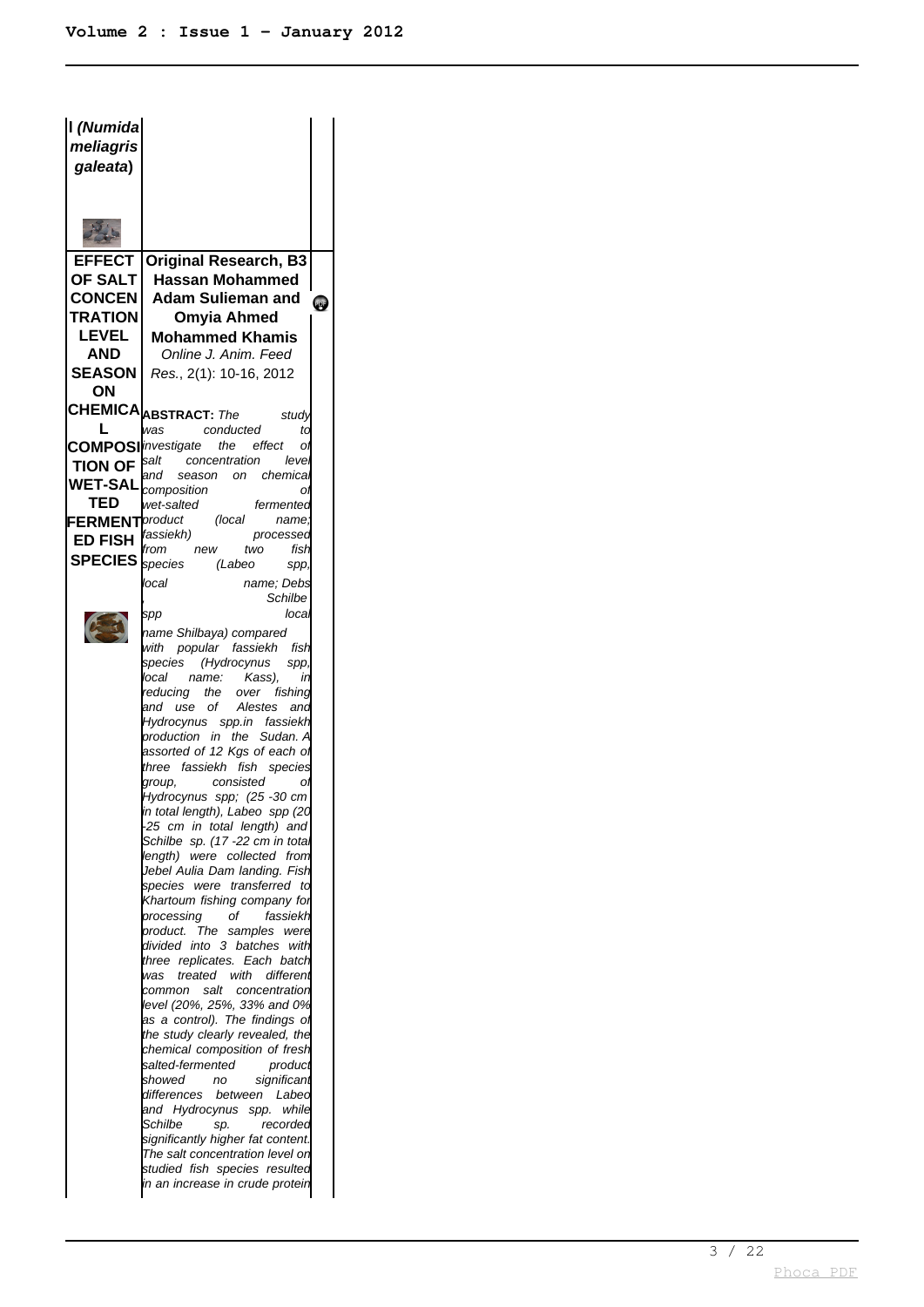and ash content than fresh fish. The highest salt level (33%) resulted in significantly lower moisture content, and produced well wet-salted<br>fermented product with fermented product with reasonably long storage shelt life. The effect of different season's production time or wet-salted fermented product<br>showed no significant no significant differences in final product of wet-slated fermented fish species chemically. But there were differences in the duration of processing time, depending on ambient temperature. The study concluded that, the best fish species for production of fassiekh product was the Labeo sp. in winter time with 25% slat concentration level treatment. The second and third were Hydrocyun sp. and Shelibe sp. respectively at the same slat concentration leve of treatment and season time. **Keywords:** salt concentration levels, season, chemical, composition, wet- salted Fermented, fish species **ALCHOR NEA CORDIFO LIA SEEDS Original Research, B4 Emenalom,O.O.,Obior a, A.B.,Okehie,U.N.** Online J. Anim. Feed Res. , 2(1): 17-22, 2012 **ABSTRACT:** This study was carried out to determine some anti-nutrient factors in differently processed Christmas bush (Alchornea cordifolia) seeds and the effect of the processed seed meals on the performance and blood chemistry of broiler chicks fed from 1 to 35 day of age. Ground and fermented, and dehulled Christmas bush (CB) seed meals were analyzed for their anti-nutrient contents whereas ground and sieved (GS), ground-sieved and fermented (GSF) and non-sieved and fermented (NSF) seed meals were incorporated into starter broiler diets to replace 10% of maize, respectively. Fermented and dehulled CB seed meals contain 574.4 and 21.3mg/100g phytic acid, respectively. Cyanide was not identified in any of the meals. Dehulling eliminated the anthraquinone and tannir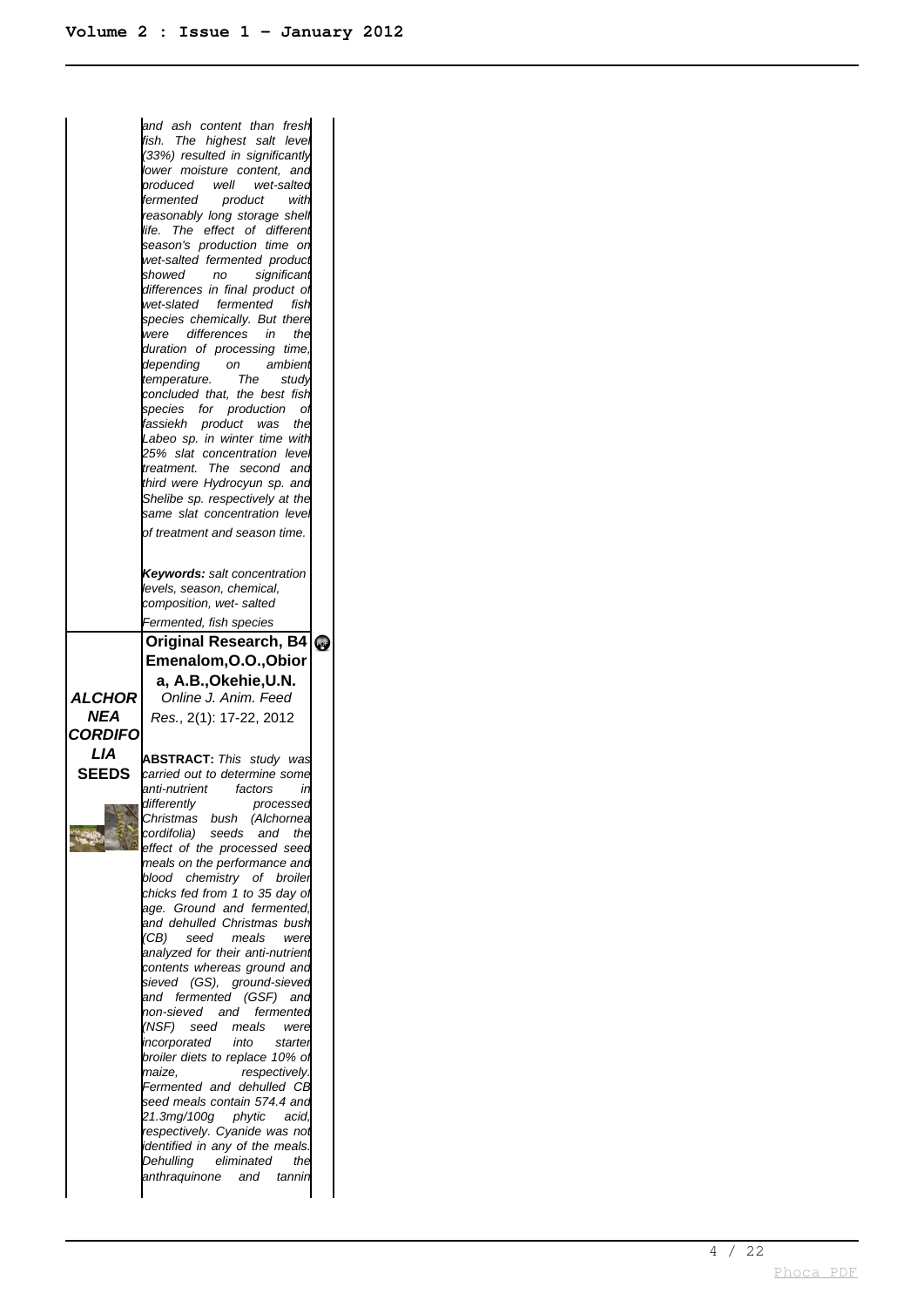|                 | whereas<br>contents                                             |   |
|-----------------|-----------------------------------------------------------------|---|
|                 | fermentation only eliminated                                    |   |
|                 | the tannin content. None<br>O                                   |   |
|                 | the<br>methods<br>completely                                    |   |
|                 | eliminated<br>the<br>saponin,                                   |   |
|                 | cardiac glycoside, flavonoid                                    |   |
|                 | and alkaloid contents of the                                    |   |
|                 | seed meals. With<br>GS<br>seec                                  |   |
|                 | meal, broilers<br>had<br>lower                                  |   |
|                 | average daily<br>weight<br>gair                                 |   |
|                 | (P<0.05) than<br>the<br>contro                                  |   |
|                 | group. Feed intake decreased<br>(P<0.05) but feed conversior    |   |
|                 | ratio was not different when                                    |   |
|                 | with<br>control.<br>compared                                    |   |
|                 | Inclusion of GSF seed mea                                       |   |
|                 | improved growth and feed                                        |   |
|                 | intake when compared with                                       |   |
|                 | the NSF seed meal and by                                        |   |
|                 | day 35,<br>growth<br>feec<br>and                                |   |
|                 | intake<br>were comparable<br>td                                 |   |
|                 | of<br>the control birds<br>those                                |   |
|                 | Blood plasma levels of alanine                                  |   |
|                 | aminotransferase,<br>alkaline                                   |   |
|                 | phosphates<br>and<br>aspartate<br>aminotransferase<br>increased |   |
|                 | with GS CB seed meal diet.                                      |   |
|                 | while<br>serum<br>calcium                                       |   |
|                 | decreased. Neither raw<br>noi                                   |   |
|                 | fermented seed meals alterec                                    |   |
|                 | other measures of the blood                                     |   |
|                 | chemistry. It is concluded tha                                  |   |
|                 | CB<br>seeds contain<br>toxic                                    |   |
|                 | anti-nutrient compounds and                                     |   |
|                 | that sieving out the hulls in the                               |   |
|                 | ground raw seed meal before                                     |   |
|                 | fermentation improved<br>the                                    |   |
|                 | feeding value of the seeds for                                  |   |
|                 |                                                                 |   |
|                 | broilers at 10% replacement                                     |   |
|                 | for maize.                                                      |   |
|                 |                                                                 |   |
|                 | <b>Keywords</b> : Alchornea<br>seed                             |   |
|                 | Anti-nutrients:<br><b>Broilers</b>                              |   |
|                 | Fermentation:<br>Performance.                                   |   |
|                 | Serum chemistry                                                 |   |
| <b>SURVEY</b>   |                                                                 |   |
|                 | <b>Original Research, B5</b><br><b>MB Elemam, AM</b>            | w |
| <b>OF</b>       | Fadelelseed, OMA                                                |   |
| <b>PRODUC</b>   | Abdelhadi, AO Idris, I                                          |   |
| <b>TION AND</b> | <b>Bushara and AM Salih</b>                                     |   |
| USE OF          |                                                                 |   |
| <b>POULTRY</b>  | Online J. Anim. Feed Res                                        |   |
| LITTER IN       | 2(1): 23-26, 2012.                                              |   |
| <b>KHARTO</b>   |                                                                 |   |
| UM              | <b>ABSTRACT:</b> A<br>survey<br>Οl                              |   |
| STATE.          | chicken litter production was                                   |   |
|                 | undertaken by hand submitted                                    |   |
| <b>SUDAN</b>    | questionnaire. The<br>survey                                    |   |
|                 | covered 219 farms out of 612                                    |   |
|                 | registered in Khartoum state                                    |   |
|                 | to provide information<br>- on<br>The                           |   |
|                 | amount and use of litter.                                       |   |
|                 | survey revealed that most<br>poultry farms followed similar     |   |
|                 | management practices. About                                     |   |
|                 | 58.94% of litter production                                     |   |
|                 | was estimated to come from                                      |   |
|                 | broiler houses<br>and 41.06%<br>from layer houses.<br>lt was    |   |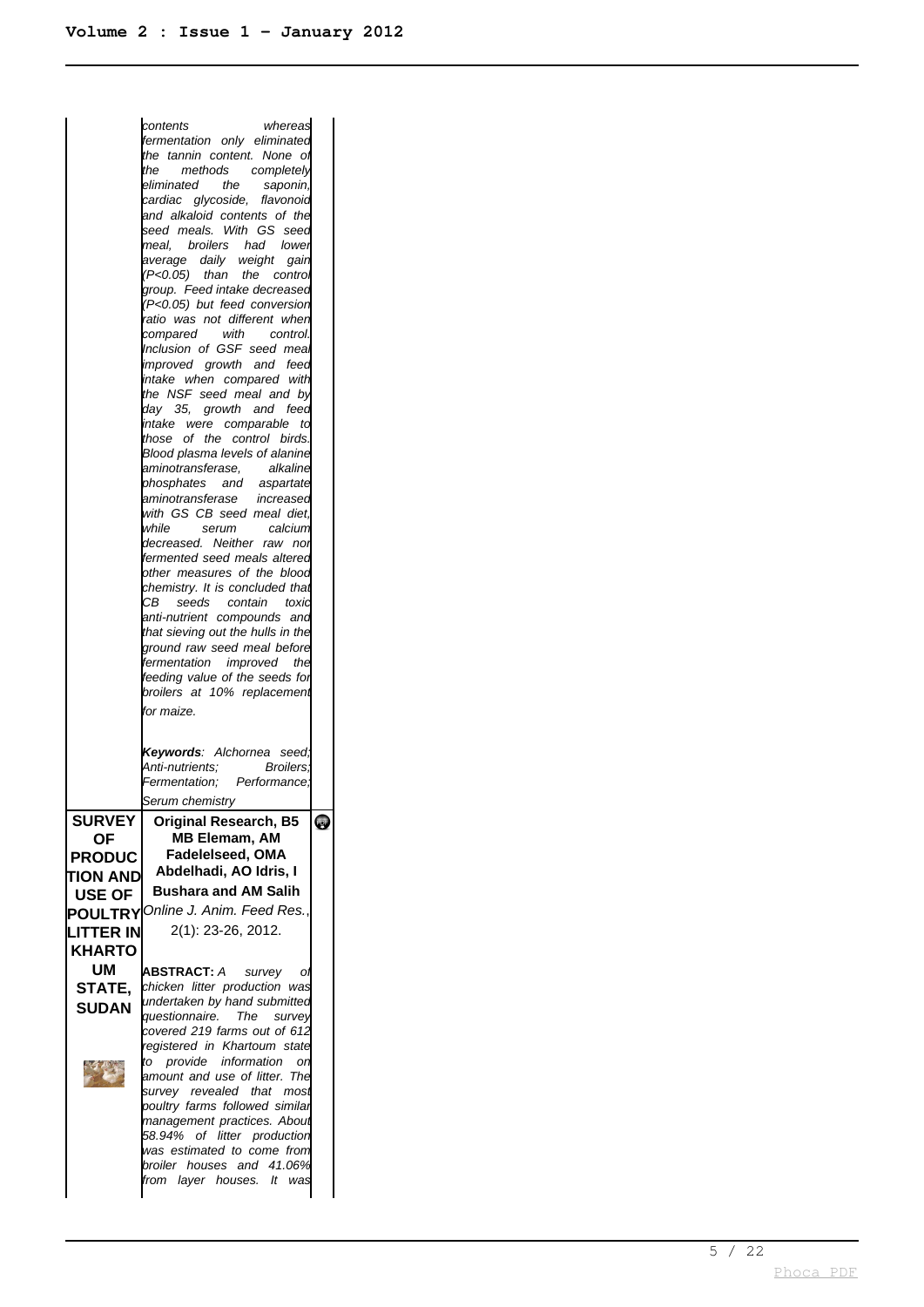|                | estimated that 70% of the litter                                                             |  |
|----------------|----------------------------------------------------------------------------------------------|--|
|                | production is litter-based and                                                               |  |
|                | about 30% are droppings<br>collected without<br>litter. The                                  |  |
|                | amount of litter produced was                                                                |  |
|                | estimated to be 95097.58                                                                     |  |
|                | ton/year and 87.1% of this<br>amount was used as fertilizer.                                 |  |
|                | Samples of broiler litter were                                                               |  |
|                | collected and<br>proximate                                                                   |  |
|                | composition was conducted to<br>investigate the nutrient quality                             |  |
|                | of broiler litter.<br>Results                                                                |  |
|                | obtained on dry matter (DM)                                                                  |  |
|                | and ether extract (EE) showed<br>that there are significant                                  |  |
|                | (P<0.05) differences among                                                                   |  |
|                | three locations (Khartoum,                                                                   |  |
|                | Khartoum-North<br>and<br>Omdurman). However, there                                           |  |
|                | are no significant differences                                                               |  |
|                | other<br>chemical<br>юn                                                                      |  |
|                | compositions.                                                                                |  |
|                |                                                                                              |  |
|                | Key words: Poultry litter,                                                                   |  |
|                | survey, chemical composition.<br>Regressio Original Research, B6<br>$\bullet$                |  |
| n              | A.M.Musa, N.Z. Idam                                                                          |  |
| Analysis       | and K.M. Elamin                                                                              |  |
| of Linear      | Online J. Anim. Feed                                                                         |  |
| Body           | Res., 2(1): 27-29, 2012                                                                      |  |
| <b>Measure</b> |                                                                                              |  |
|                | ments on <b>ABSTRACT</b> : In<br>this                                                        |  |
| Live           | research, linear regression                                                                  |  |
|                | <b>Weight in</b> models were improved<br>for<br><b>Sudanese</b> estimation of body<br>weight |  |
| Shugor         | using various linear<br>body                                                                 |  |
| Sheep          | measurements<br>from<br>Sudanese Shugor sheep.                                               |  |
|                |                                                                                              |  |
|                | Simple regression<br>models                                                                  |  |
|                | were formed when<br>Body                                                                     |  |
|                | weight (Bwt) was dependent                                                                   |  |
|                | girth(HG),<br>height<br>at                                                                   |  |
|                | withers(HTW) and height at                                                                   |  |
|                | hip(HTH)<br>independent<br>as<br>variables.<br>The best derived                              |  |
|                | regression<br>prediction                                                                     |  |
|                | equation for estimation<br>01                                                                |  |
|                | body weight determinate<br>by<br>using beta<br>(?)<br>as<br>the                              |  |
|                | constant based on<br>number                                                                  |  |
|                | of variables used<br>the<br>for<br>equation,<br>mean<br>square                               |  |
|                | error (MSE) and Coefficient                                                                  |  |
|                | $(R^2)$<br>determination<br>оf<br>model<br>The                                               |  |
|                | including<br>most<br>appropriate<br>the                                                      |  |
|                | such<br>measurements<br>as                                                                   |  |
|                | girth,<br>height<br>heart<br>at<br>and height<br>at<br>wither<br>hip                         |  |
|                | the<br>best<br>were<br>fitted                                                                |  |
|                | ?<br>$-47.54$<br>model(<br>$=$<br>$MSE = 9.39$ and $R^2$ =0.61) for                          |  |
|                | estimation of body weight in                                                                 |  |
|                | Sudanese Shugor sheep in                                                                     |  |
|                | this study.                                                                                  |  |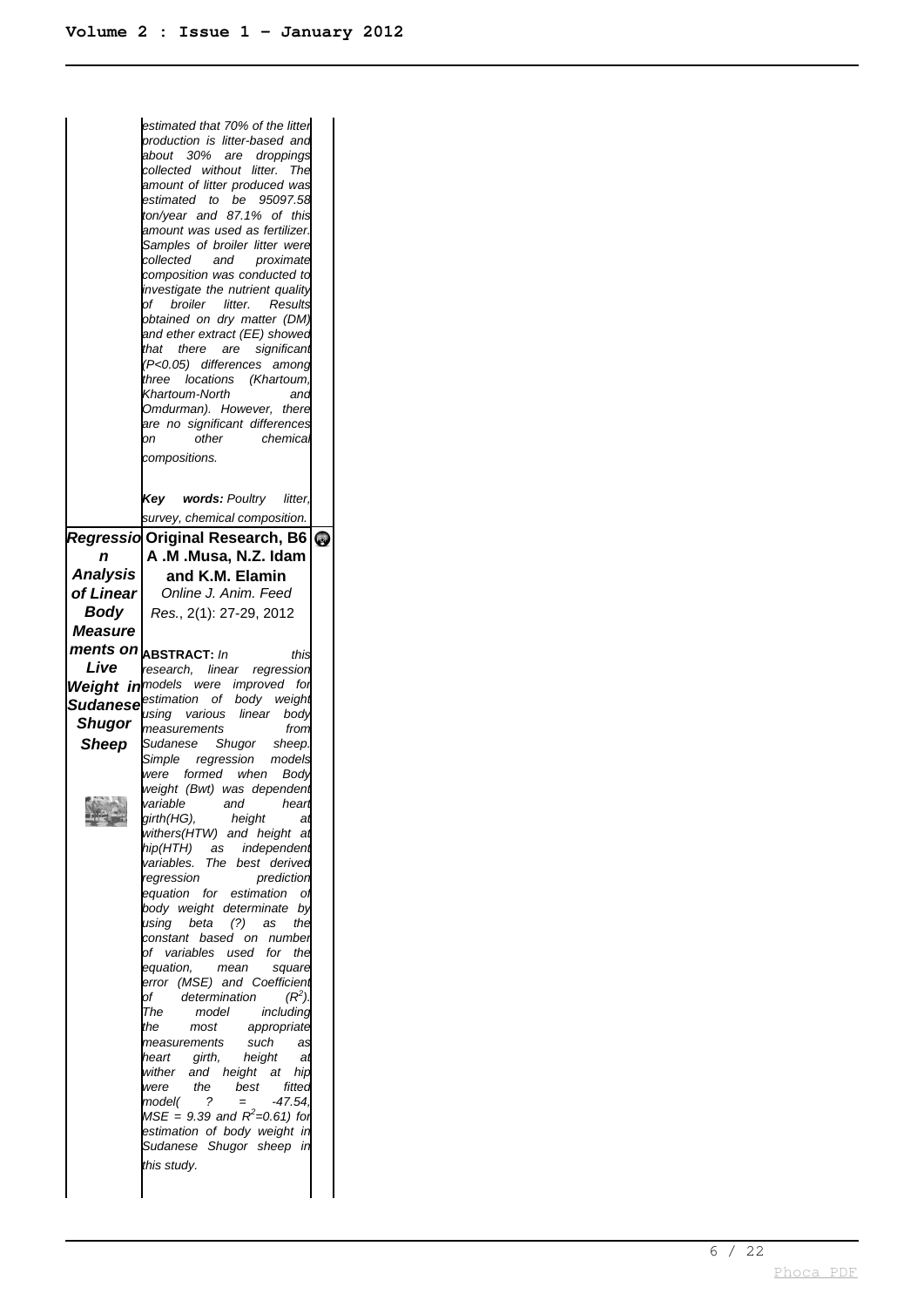|           | <b>keywords: <sub>Linear</sub></b>                               |            | body |
|-----------|------------------------------------------------------------------|------------|------|
|           | measurements, Body weight,<br>regression analysis, Shugor        |            |      |
|           | sheep, Sudan.                                                    |            |      |
|           | Original Research, B7                                            | <b>PPF</b> |      |
|           | M.E. A-Rahman Tibin,                                             |            |      |
|           | A.B. Abol-Munafi, A.                                             |            |      |
| Echhornia | Mat Amiza, Kh.H.                                                 |            |      |
|           | crassipes Hamid, H.M. Adam                                       |            |      |
|           |                                                                  |            |      |
|           | Sulieman                                                         |            |      |
|           | Online J. Anim. Feed                                             |            |      |
|           | Res., 2(1): 30-33, 2012                                          |            |      |
|           |                                                                  |            |      |
|           | <b>ABSTRACT:</b> The objective                                   |            |      |
|           | of this study to determine                                       |            |      |
|           | the<br>apparent digestibility                                    |            |      |
|           | coefficients (ADC <sub>S</sub> ) of dry                          |            |      |
|           | matter, protein, gross energy<br>and fiber of five pelleted fish |            |      |
|           | feed<br>incorporated<br>with                                     |            |      |
|           | different                                                        |            |      |
|           | levels(0%,10%,15%,20% and                                        |            |      |
|           | 25%) of water hyacinth                                           |            |      |
|           | (Echhornia<br>crassipes)<br>or.                                  |            |      |
|           | performance of red Tilapia<br>fingerlings, using chromium        |            |      |
|           | dioxide as an inert<br>bio-                                      |            |      |
|           | marker. Feeds were prepared                                      |            |      |
|           | to<br>be iso-nitrogenous                                         |            |      |
|           | (35.00%± 0.20) and iso-calorid                                   |            |      |
|           | (kcal/kg<br>4700.00±0.52).<br>Proximate compositions<br>Οİ       |            |      |
|           | test feeds, fecal matter and                                     |            |      |
|           | chromium contents also were                                      |            |      |
|           | determined. Results revealed                                     |            |      |
|           | the maximum value of ADCs                                        |            |      |
|           | for dry matter (DM) was found<br>in reference feed (68.09%),     |            |      |
|           | while the minimum value was                                      |            |      |
|           | found in (test diet 4)                                           |            |      |
|           | (50.36%).<br>Similarly,<br>the                                   |            |      |
|           | maximum ADCs values for                                          |            |      |
|           | crude protein content, gross<br>energy, ether extract<br>and     |            |      |
|           | crude fiber were<br>found<br>- in                                |            |      |
|           | while<br>control<br>feed.<br>the                                 |            |      |
|           | minimum values were found in                                     |            |      |
|           | the feed 4. The survival rate                                    |            |      |
|           | was found to be significantly<br>low among studied fish<br>fea   |            |      |
|           | with feed 4. The study has                                       |            |      |
|           | shown that red tilapia efficient                                 |            |      |
|           | digestion<br>maximum<br>td                                       |            |      |
|           | nutrients is only up to 20%                                      |            |      |
|           | inclusion of water hyacinth in                                   |            |      |
|           | the feed.                                                        |            |      |
|           |                                                                  |            |      |
|           | Keywords:<br>Apparent                                            |            |      |
|           | digestibility, pelleted, water                                   |            |      |
|           | hyacinth and fish                                                |            |      |
| Е         | <b>Original Research, B8</b>                                     | <b>Que</b> |      |
| F         | Sharareh Ahmadvand,                                              |            |      |
| F         | Hojattollah Jafaryan,                                            |            |      |
| Е         | Amin Farahi, and                                                 |            |      |
| C         | Sheyda Ahmadvand                                                 |            |      |
|           |                                                                  |            |      |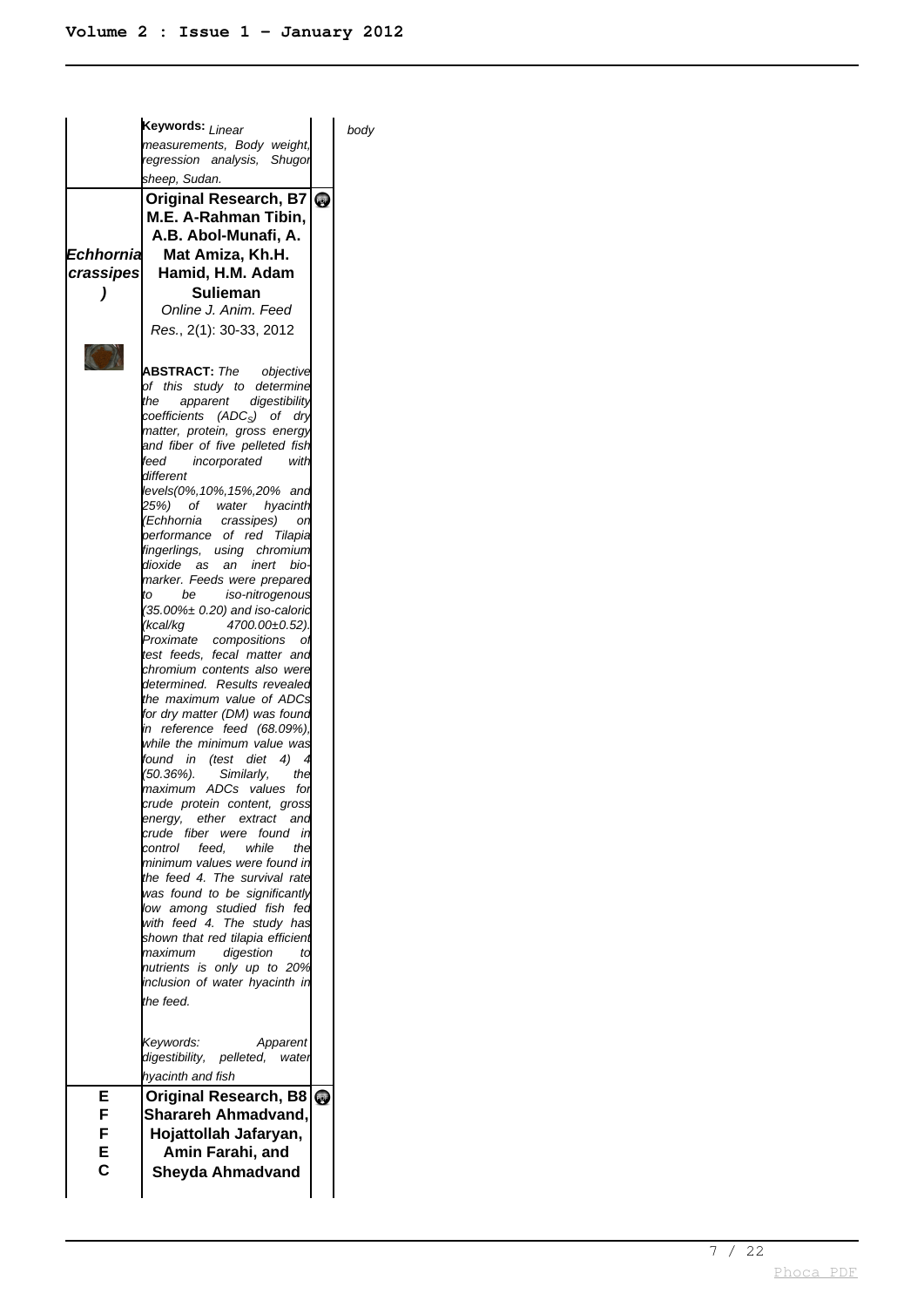| т                                      | Online J. Anim. Feed                                                     |           |
|----------------------------------------|--------------------------------------------------------------------------|-----------|
| Ο                                      | Res., 2(1): 34-39, 2012                                                  |           |
| F                                      |                                                                          |           |
| F                                      | <b>ABSTRACT: Effect</b><br>Oì                                            |           |
| R                                      | Protexin<br>probiotic<br>was                                             |           |
| O                                      | experimentally tested<br>or                                              |           |
| Z                                      | and<br>growth<br>survival<br>Oì                                          |           |
| E                                      | rainbow trout fry reared under                                           |           |
| N                                      | controlled<br>conditions.<br>Experiments to determine the                |           |
| Daphnia                                | effect of different levels<br>Oì                                         |           |
| magna                                  | probiotic $(2 \times 10^4$ $(T_1)$ , $2 \times 10^4$                     |           |
|                                        | $(T_2)$ and 2x10 <sup>6</sup> $(T_3)$ CFU/g <sup>-1</sup>                |           |
|                                        | on growth and survival rates                                             |           |
|                                        | of rainbow trout in comparing                                            |           |
|                                        | <b>Onchorh</b> with those of control diet                                |           |
| ynchus                                 | containing no probiotic were<br>carried out under laboratory             |           |
| mykiss)                                | conditions. In this trail, frozen                                        |           |
| <b>FRY</b>                             | Daphnia<br>magna<br>was                                                  |           |
|                                        | REARED <i>considered as a basal diet for</i>                             |           |
| <b>UNDER</b>                           | fry feeding. Rainbow<br>trout                                            |           |
| <b>CONTRO</b>                          | offered the<br>control<br>diei                                           |           |
| LLED                                   | exhibited the same<br>growth<br>and feed utilization with al             |           |
|                                        | <b>CONDITIO</b> experimental treatments, and                             |           |
| <b>NS</b>                              | significant differences<br>no                                            |           |
|                                        | (P>0.05) in growth<br>were                                               |           |
|                                        | observed among fish groups                                               |           |
|                                        | fed various levels of<br>the                                             |           |
|                                        | probiotic. There was no effect<br>of probiotic inclusion level on        |           |
|                                        | water quality. There was no                                              |           |
|                                        | effect<br>of<br>probiotic                                                |           |
|                                        | supplementation on surviva.                                              |           |
|                                        | at the end of experiment in $T_{4}$                                      |           |
|                                        | and $T_3$ , but survival rate in $T_2$<br>higher than<br>was<br>other    |           |
|                                        | significantly<br>groups,                                                 |           |
|                                        |                                                                          |           |
|                                        | against                                                                  |           |
|                                        | (P<0.05). Viability<br>high temperature stress was                       |           |
|                                        | affected by dietary probiotid                                            |           |
|                                        | inclusion.<br>as supplemented                                            |           |
|                                        | diets by probiotic revealed                                              |           |
|                                        | the better and more efficient<br>results<br>fish<br>in<br>survival.      |           |
|                                        |                                                                          |           |
|                                        | Viability of $T_2$ , $T_3$ and control<br>challenging with<br>in<br>high |           |
|                                        | salinity<br>was<br>homogenous,                                           |           |
|                                        | while<br>$T_{\scriptscriptstyle\mathcal{I}}$<br>showed<br>the            |           |
|                                        | significant difference (P<0.05)                                          |           |
|                                        | with others, properly.                                                   |           |
|                                        |                                                                          |           |
|                                        | Keywords: Probiotic,                                                     |           |
|                                        | growth, survival, rainbow trout                                          |           |
|                                        | (Oncorhynchus mykiss)                                                    |           |
| <b>Relations</b>                       | <b>Original Review, B9</b>                                               |           |
|                                        |                                                                          | <b>ey</b> |
| hips                                   | M. Abd-Allah, H. A.<br>Hassan and M.A.                                   |           |
| between                                |                                                                          |           |
| haemoglo                               | Al-Baroady                                                               |           |
| bin (Hb)                               | O Online J. Anim.                                                        |           |
| type and                               | Feed Res., 2(1): 40-44,                                                  |           |
| productiv                              | 2012                                                                     |           |
| e and                                  |                                                                          |           |
|                                        |                                                                          |           |
| reproduct  <sub>ABSTRACT:</sub><br>ive | Two<br>hundrea                                                           |           |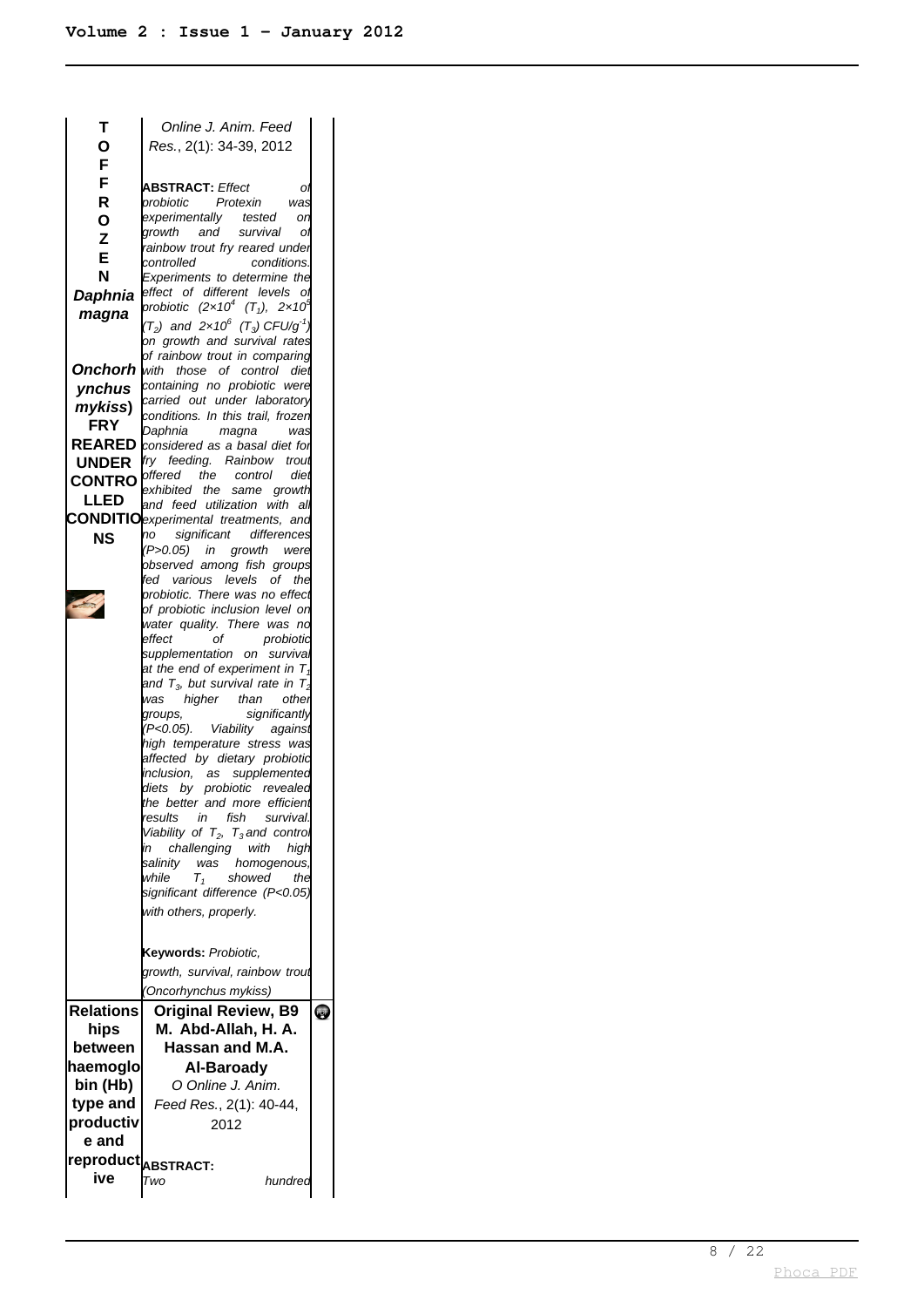| performa Rahmani       |                                                           |  |
|------------------------|-----------------------------------------------------------|--|
| nce of                 | ewes<br>and                                               |  |
| Rahmani                | seventy-one                                               |  |
|                        | lambs<br>used                                             |  |
| ewes and $\it{k\rm o}$ | the<br>study                                              |  |
| lambs                  | relationship                                              |  |
|                        | between<br>the                                            |  |
|                        | type<br>Oì                                                |  |
|                        | haemoglobin<br>and<br>some                                |  |
|                        | productive                                                |  |
|                        | and                                                       |  |
|                        | reproductive traits. Distribution                         |  |
|                        | Hb<br>types and allelid<br>рf                             |  |
|                        | frequencies were higher for                               |  |
|                        | type AA of ewes, while<br>for                             |  |
|                        | lamb's type BB was higher                                 |  |
|                        | than type AA. Fertility rate was                          |  |
|                        | higher in ewes with the type of                           |  |
|                        | haemoglobin AA than ewes                                  |  |
|                        | with<br>type AB<br>or<br>BB.                              |  |
|                        | Hemoglobin<br>type,<br>year<br>οı                         |  |
|                        | mating and breed of sire were                             |  |
|                        | significant effects<br>not<br>on                          |  |
|                        | fertility, while, age of dam and                          |  |
|                        | season of mating had<br>- a                               |  |
|                        | significant (P<0.01 or P<0.05)                            |  |
|                        | effect on fertility. Autumn<br>season was the best season |  |
|                        | in fertility (84%) compared to                            |  |
|                        | (60%) in summer and (64%) in                              |  |
|                        | winter season. Ewes sired by                              |  |
|                        | Rahmani rams<br>had<br>the                                |  |
|                        | fertility<br>highest<br>(73%)                             |  |
|                        | compared to those sired by                                |  |
|                        | Chios rams (66%). All factors                             |  |
|                        | (Haemoglobin type, age<br>– of                            |  |
|                        | dam, year of lambing, season                              |  |
|                        | of mating, and breed of sire)                             |  |
|                        | had no significant effect on                              |  |
|                        | litter size at birth. However,                            |  |
|                        | ewes with Hb BB produced<br>more lambs than either ewes   |  |
|                        | with HB AB or ewes with Hb                                |  |
|                        | AA. Also, ewes aged 4 years                               |  |
|                        | had the highest litter size at                            |  |
|                        | birth. Ewes mating during                                 |  |
|                        | season produced<br>autumn                                 |  |
|                        | more lambs than those mating                              |  |
|                        | during summer. Haemoglobin                                |  |
|                        | type was not significant effect                           |  |
|                        | on body weights of Rahman                                 |  |
|                        | lambs and F1 cross ½ C ½ R                                |  |
|                        | at all ages studied. Rahmani                              |  |
|                        | lambs with Hb AA had the                                  |  |
|                        | lowest value of birth weight                              |  |
|                        | (4.05 kg vs. 4.14; 4.3 kg)<br>compared lambs with Hb AB   |  |
|                        | or BB, while lambs with Hb BB                             |  |
|                        | had highest weight at weaning                             |  |
|                        | 6, 9 and 12 months of ages.                               |  |
|                        | F1 (½ C ½ R) lambs with Hb                                |  |
|                        | AA had the highest weight at                              |  |
|                        | birth, 6, 9 and 12 months of                              |  |
|                        | age, while lambs with Hb BB                               |  |
|                        | had the highest weight<br>at                              |  |
|                        | weaning age. Haemoglobin                                  |  |
|                        | type was not significant effect                           |  |
|                        | on daily gain at all periods                              |  |
|                        | studied for both Rahmani and                              |  |
|                        | F1<br>(½<br>$C \frac{1}{2}$<br>R)<br>lambs.               |  |
|                        | Generally, Rahmani and (1/2 C                             |  |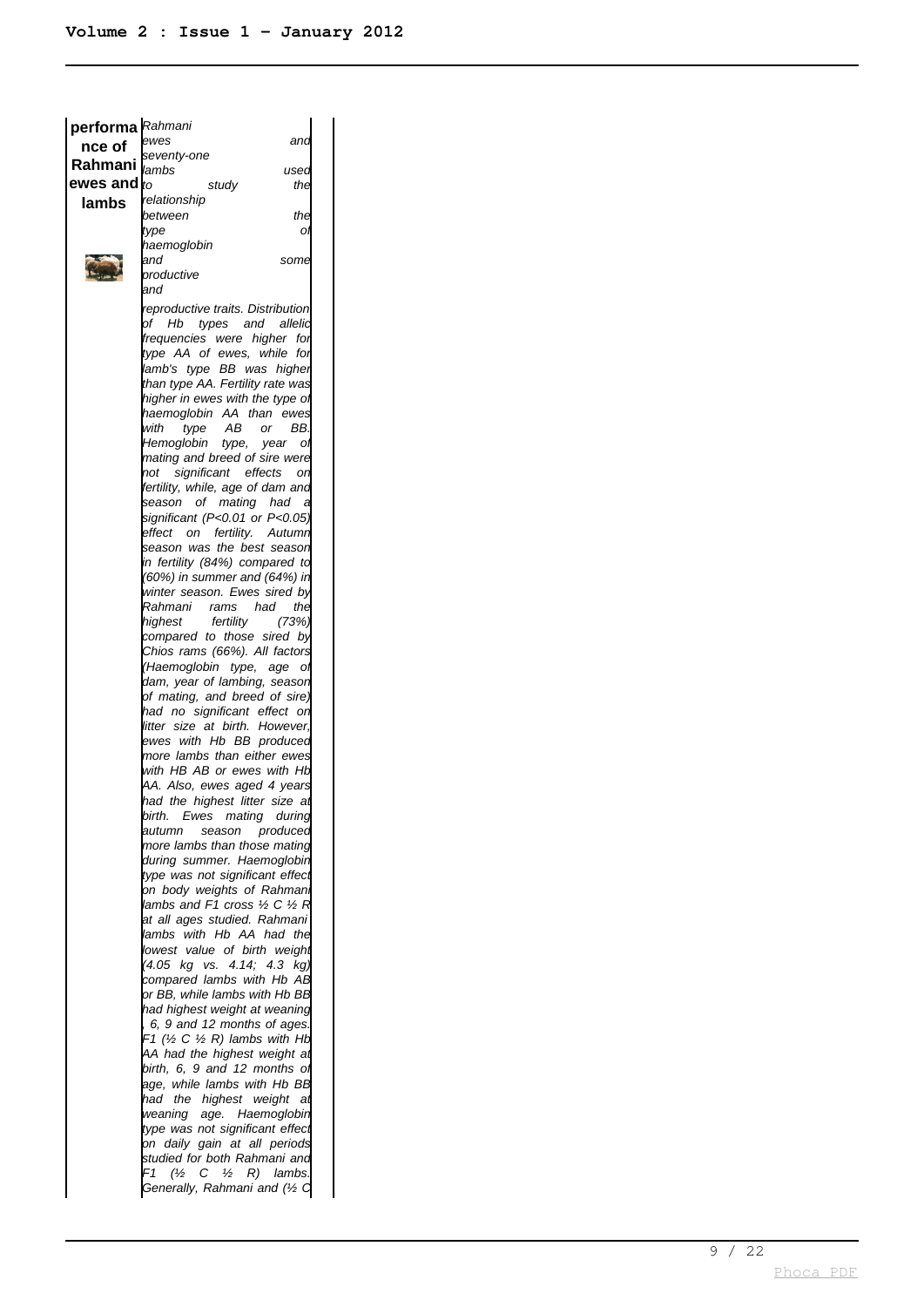|                             | 1/2 R) lambs with Hb AB had                                       |           |
|-----------------------------|-------------------------------------------------------------------|-----------|
|                             | the lowest value of daily gain<br>at all periods studied than     |           |
|                             | lambs with Hb AA or Hb BB.                                        |           |
|                             | Keywords: haemoglobin type,<br>Rahmani ewes, reproductive         |           |
|                             | performance                                                       |           |
| g                           | <b>Original Research,</b>                                         | <b>PF</b> |
| R                           | B10                                                               |           |
| O                           | M.A.M. Tibin, I.M.                                                |           |
| W<br>т                      | Tibin, and I. Bushara                                             |           |
| Н                           |                                                                   |           |
| P                           | Online J. Anim. Feed                                              |           |
| er                          | Res., 2(1): 45-49, 2012                                           |           |
| fo                          |                                                                   |           |
| r                           | <b>ABSTRACT:</b> The experiment<br>was conducted to study the     |           |
| m                           | effect of changing<br>the                                         |           |
| а                           | nomadic husbandry practices                                       |           |
| n                           | during summer with feed                                           |           |
| C                           | supplementation and water<br>restriction on the performance,      |           |
| е                           | carcass characteristics<br>O                                      |           |
| οf                          | desert sheep (Hamari sub                                          |           |
| d                           | type). Thirty desert sheep of<br>about 8 month age were           |           |
| е                           | randomly allocated to three                                       |           |
| s                           | groups (ten animals each, 5                                       |           |
| er                          | males and 5 females), group<br>(A) watered daily<br>and           |           |
| t                           | supplemented<br>with                                              |           |
| s                           | concentrates, (B) watered                                         |           |
| h                           | daily only and (C) watered<br>every 2- 3 days and was             |           |
| е<br>е                      | considered as control<br>(the                                     |           |
| р                           | normal nomadic husbandry).                                        |           |
| u                           | The results included<br>that<br>average final live weights        |           |
| n                           | were significantly (P<0.05)                                       |           |
| d                           | different among the groups                                        |           |
| er                          | and were not significantly<br>affected by sex but males in        |           |
| gr                          | group A were heavier than the                                     |           |
| az                          | other two groups.<br>The<br>tail                                  |           |
| in                          | length, height at withers, heart<br>girth, chest depth and body   |           |
| g                           | length<br>were<br>significant                                     |           |
| C                           | (P<0.05) different between the                                    |           |
| O                           | three groups.<br>The<br>average<br>daily live weight gain<br>was  |           |
| n                           | significantly (P<0.05) different                                  |           |
| di<br>ti                    | among the groups, and the                                         |           |
| O                           | highest rate of gain was in A<br>by B<br>followed<br>and<br>C,    |           |
| n                           | respectively.<br>The<br>average                                   |           |
| S                           | daily<br>live<br>weight<br>gains                                  |           |
| in NORTH <i>(P&lt;0.05)</i> | obtained<br>significantly<br>were<br>different between            |           |
| <b>KORDOF</b>               | females and males of groups                                       |           |
| AN                          | A, B and C. The males gave                                        |           |
| <b>STATE</b>                | higher daily live weight gains<br>than females. These results     |           |
|                             | concluded that management                                         |           |
|                             | strategy<br>which<br>involves                                     |           |
|                             | shorter watering intervals and<br>supplementation<br>feed<br>will |           |
|                             | probably reflect positively on                                    |           |
|                             |                                                                   |           |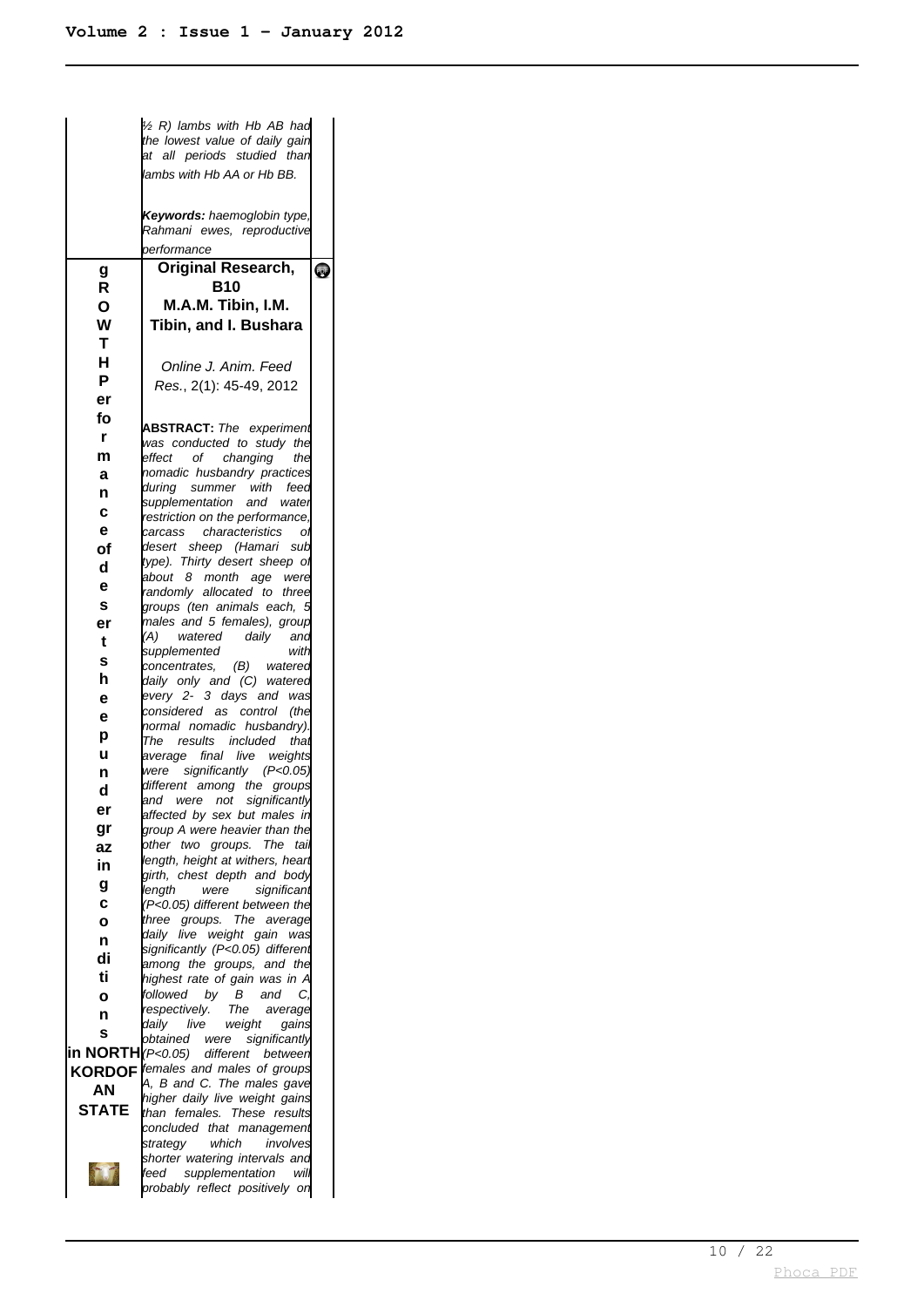|                         | the performance of Hamar                                                                                                                                                                                                                                                                                                                                                                                                                                                                                                                                                                                                                                                                                                                                                                                                                                                                                                                                                                                                                                                                                                   |              |
|-------------------------|----------------------------------------------------------------------------------------------------------------------------------------------------------------------------------------------------------------------------------------------------------------------------------------------------------------------------------------------------------------------------------------------------------------------------------------------------------------------------------------------------------------------------------------------------------------------------------------------------------------------------------------------------------------------------------------------------------------------------------------------------------------------------------------------------------------------------------------------------------------------------------------------------------------------------------------------------------------------------------------------------------------------------------------------------------------------------------------------------------------------------|--------------|
|                         | sheep under range conditions.                                                                                                                                                                                                                                                                                                                                                                                                                                                                                                                                                                                                                                                                                                                                                                                                                                                                                                                                                                                                                                                                                              |              |
|                         | <b>Keywords</b> : Dessert sheep,<br>growth performance, Body<br>measurements,<br>linear<br>concentrate ration, Sudan                                                                                                                                                                                                                                                                                                                                                                                                                                                                                                                                                                                                                                                                                                                                                                                                                                                                                                                                                                                                       |              |
|                         | Original Research,                                                                                                                                                                                                                                                                                                                                                                                                                                                                                                                                                                                                                                                                                                                                                                                                                                                                                                                                                                                                                                                                                                         | $\mathbf{Q}$ |
|                         | B11                                                                                                                                                                                                                                                                                                                                                                                                                                                                                                                                                                                                                                                                                                                                                                                                                                                                                                                                                                                                                                                                                                                        |              |
| HUS)<br><b>JUVENILE</b> | CLARIAS S. Chowdhary, P. P.<br>BATRAC Srivastava, S. Mishra,<br>A. K. Yadav, R. Dayal                                                                                                                                                                                                                                                                                                                                                                                                                                                                                                                                                                                                                                                                                                                                                                                                                                                                                                                                                                                                                                      |              |
| S                       | And W.S. Lakra                                                                                                                                                                                                                                                                                                                                                                                                                                                                                                                                                                                                                                                                                                                                                                                                                                                                                                                                                                                                                                                                                                             |              |
|                         | Online J. Anim. Feed<br>Res., 2(1): 50-57, 2012                                                                                                                                                                                                                                                                                                                                                                                                                                                                                                                                                                                                                                                                                                                                                                                                                                                                                                                                                                                                                                                                            |              |
|                         |                                                                                                                                                                                                                                                                                                                                                                                                                                                                                                                                                                                                                                                                                                                                                                                                                                                                                                                                                                                                                                                                                                                            |              |
|                         | ABSTRACT: A 84-days<br>feeding trials was conducted<br>to evaluate the use of animal<br>plant protein,<br>and<br>in<br>combination<br>with<br>glucosamine source<br>for<br>Asian Catfish, Clarias<br>batrachus (av. wt. 0.22±0.01<br>to 0.24±0.07g). Six (31.18 to<br>43.51 % crude protein, 369<br>to 399 kcal/100g, and crude<br>lipid 0.0 to 6.69%) practical<br>feeds were formulated. The<br>animal and plant protein<br>component of the feeds was<br>progressively added with<br>glucosamine 0.0, 0.5, 5.0<br>and 10.0 % with fish meal,<br>silkworm pupae, soybean<br>meal and casein (F-1, PAG<br>0.100.0.5.<br>$F-2$ ,<br>PAG<br>F-3,<br>F-4,<br>0:100:5.0;<br>0:100:10.0;<br>PAG<br>PAG<br>100.0.0.5.<br>F-5,<br>PAG<br>100:0:5.0.<br>F-6.<br>PAG<br>100:0:10.0; The experimental<br>feeds were fed to triplicate<br>groups of fingerlings at 10%<br>body weight per day<br>and<br>results were compared with<br>control<br>feed.<br>Growth<br>feed<br>performance<br>and<br>utilization<br>efficiency<br>Ol<br>catfish.<br>fed with animal<br>proteins<br>are better<br>than<br>those of plant protein.<br>The |              |
|                         | best growth among<br>the<br>animal protein group (F-1 to<br>F-3) was recorded in<br>$F-2$<br>followed by F-3 and<br>F1                                                                                                                                                                                                                                                                                                                                                                                                                                                                                                                                                                                                                                                                                                                                                                                                                                                                                                                                                                                                     |              |
|                         | containing<br>glucosamine<br>10.0<br>@5.0,<br>and 0.05<br>%<br>Amongst the plant protein<br>fed fishes showed best in F6<br>followed by F5 and F4. The<br>survival was improved<br>in<br>glucosamine supplemented<br>feeds ranging from 49 $\pm$ 3.2 to<br>85 $±1.7$ whereas the control                                                                                                                                                                                                                                                                                                                                                                                                                                                                                                                                                                                                                                                                                                                                                                                                                                   |              |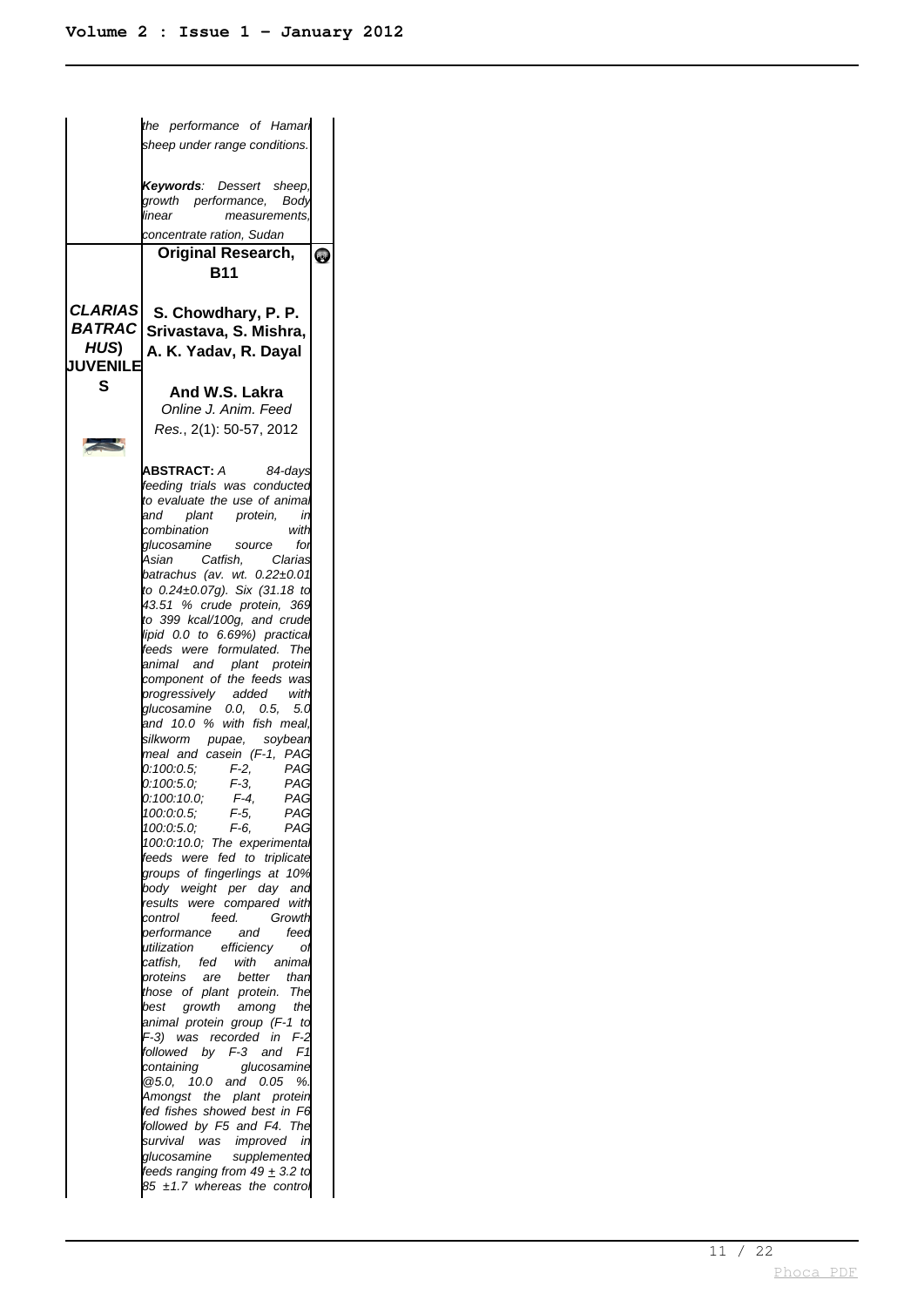|                            | showed 41±1.8 %. Results<br>indicate that animal protein<br>rich<br>feeds were<br>much<br>acceptable than alternative<br>plant protein sources for the<br>Asian catfish,<br>Clarias<br>batrachus and the potential<br>for replacing animal protein<br>with soybean meal in<br>the<br>feeds of fish need more<br>evaluation<br>along<br>with<br>synergistic effects of growth<br>promoter like glucosamine.<br>Key<br>words:<br>Clarias<br>batrachus,<br>glucosamine,<br>animal protein, plant protein,<br>growth |           |
|----------------------------|------------------------------------------------------------------------------------------------------------------------------------------------------------------------------------------------------------------------------------------------------------------------------------------------------------------------------------------------------------------------------------------------------------------------------------------------------------------------------------------------------------------|-----------|
|                            | <b>Original Research,</b>                                                                                                                                                                                                                                                                                                                                                                                                                                                                                        | <b>PF</b> |
|                            | <b>B12</b>                                                                                                                                                                                                                                                                                                                                                                                                                                                                                                       |           |
|                            | <b>Waleed N. El-Hawarry,</b><br><b>Baheg R Nemaatallah,</b>                                                                                                                                                                                                                                                                                                                                                                                                                                                      |           |
| Hyp                        | <b>Asaad M Shinaway</b>                                                                                                                                                                                                                                                                                                                                                                                                                                                                                          |           |
| oph                        | Online J. Anim. Feed                                                                                                                                                                                                                                                                                                                                                                                                                                                                                             |           |
| thal                       | Res., 2(1): 58-63, 2012                                                                                                                                                                                                                                                                                                                                                                                                                                                                                          |           |
| mic                        |                                                                                                                                                                                                                                                                                                                                                                                                                                                                                                                  |           |
| hthy                       | <b>ABSTRACT: A</b>                                                                                                                                                                                                                                                                                                                                                                                                                                                                                               |           |
| s                          | study was made<br>td                                                                                                                                                                                                                                                                                                                                                                                                                                                                                             |           |
| moli                       | investigate<br>the<br>of using<br>effects<br>carp                                                                                                                                                                                                                                                                                                                                                                                                                                                                |           |
| trix                       | pituitary<br>extract.                                                                                                                                                                                                                                                                                                                                                                                                                                                                                            |           |
|                            | human<br>chorionid                                                                                                                                                                                                                                                                                                                                                                                                                                                                                               |           |
|                            | gonadotropin,<br>luteinizing<br>hormone                                                                                                                                                                                                                                                                                                                                                                                                                                                                          |           |
| <b>Antagonis</b> releasing | hormone                                                                                                                                                                                                                                                                                                                                                                                                                                                                                                          |           |
|                            | analogues<br>(Receptal),                                                                                                                                                                                                                                                                                                                                                                                                                                                                                         |           |
| ts                         | with or without dopamine                                                                                                                                                                                                                                                                                                                                                                                                                                                                                         |           |
|                            | the<br>antagonists on                                                                                                                                                                                                                                                                                                                                                                                                                                                                                            |           |
|                            | spawning              performance<br>parameters    of    silver    carp.                                                                                                                                                                                                                                                                                                                                                                                                                                         |           |
|                            | Results of the current                                                                                                                                                                                                                                                                                                                                                                                                                                                                                           |           |
|                            | study indicted successfu                                                                                                                                                                                                                                                                                                                                                                                                                                                                                         |           |
|                            | of<br>induction<br>spawning                                                                                                                                                                                                                                                                                                                                                                                                                                                                                      |           |
|                            | silver<br>different<br>carp using                                                                                                                                                                                                                                                                                                                                                                                                                                                                                |           |
|                            | spawning<br>agents. The<br>breeding<br>response<br>and                                                                                                                                                                                                                                                                                                                                                                                                                                                           |           |
|                            | fecundity<br>were                                                                                                                                                                                                                                                                                                                                                                                                                                                                                                |           |
|                            | comparable<br>among<br>alı<br>treatment                                                                                                                                                                                                                                                                                                                                                                                                                                                                          |           |
|                            | groups.<br>the<br>Moreover.<br>current                                                                                                                                                                                                                                                                                                                                                                                                                                                                           |           |
|                            | experiment<br>clearly                                                                                                                                                                                                                                                                                                                                                                                                                                                                                            |           |
|                            | indicated that the<br>use<br>Οl<br>hCG.<br>or<br>mammaliar                                                                                                                                                                                                                                                                                                                                                                                                                                                       |           |
|                            | LNRH<br>together<br>with                                                                                                                                                                                                                                                                                                                                                                                                                                                                                         |           |
|                            | dopamine<br>antagonists                                                                                                                                                                                                                                                                                                                                                                                                                                                                                          |           |
|                            | more effective<br>in<br>was<br>induction of ovulation<br>and                                                                                                                                                                                                                                                                                                                                                                                                                                                     |           |
|                            | increasing fecundity<br>and                                                                                                                                                                                                                                                                                                                                                                                                                                                                                      |           |
|                            | hatching rate compared<br>td<br>the<br>other<br>spawning                                                                                                                                                                                                                                                                                                                                                                                                                                                         |           |
|                            | in<br>the<br>stimulators used                                                                                                                                                                                                                                                                                                                                                                                                                                                                                    |           |
|                            | current study. The results                                                                                                                                                                                                                                                                                                                                                                                                                                                                                       |           |
|                            | demonstrated<br>also<br>that<br>using dopamine inhibitors                                                                                                                                                                                                                                                                                                                                                                                                                                                        |           |
|                            | potentiate the effect of<br>the                                                                                                                                                                                                                                                                                                                                                                                                                                                                                  |           |
|                            | hormones<br>for<br>used                                                                                                                                                                                                                                                                                                                                                                                                                                                                                          |           |
|                            |                                                                                                                                                                                                                                                                                                                                                                                                                                                                                                                  |           |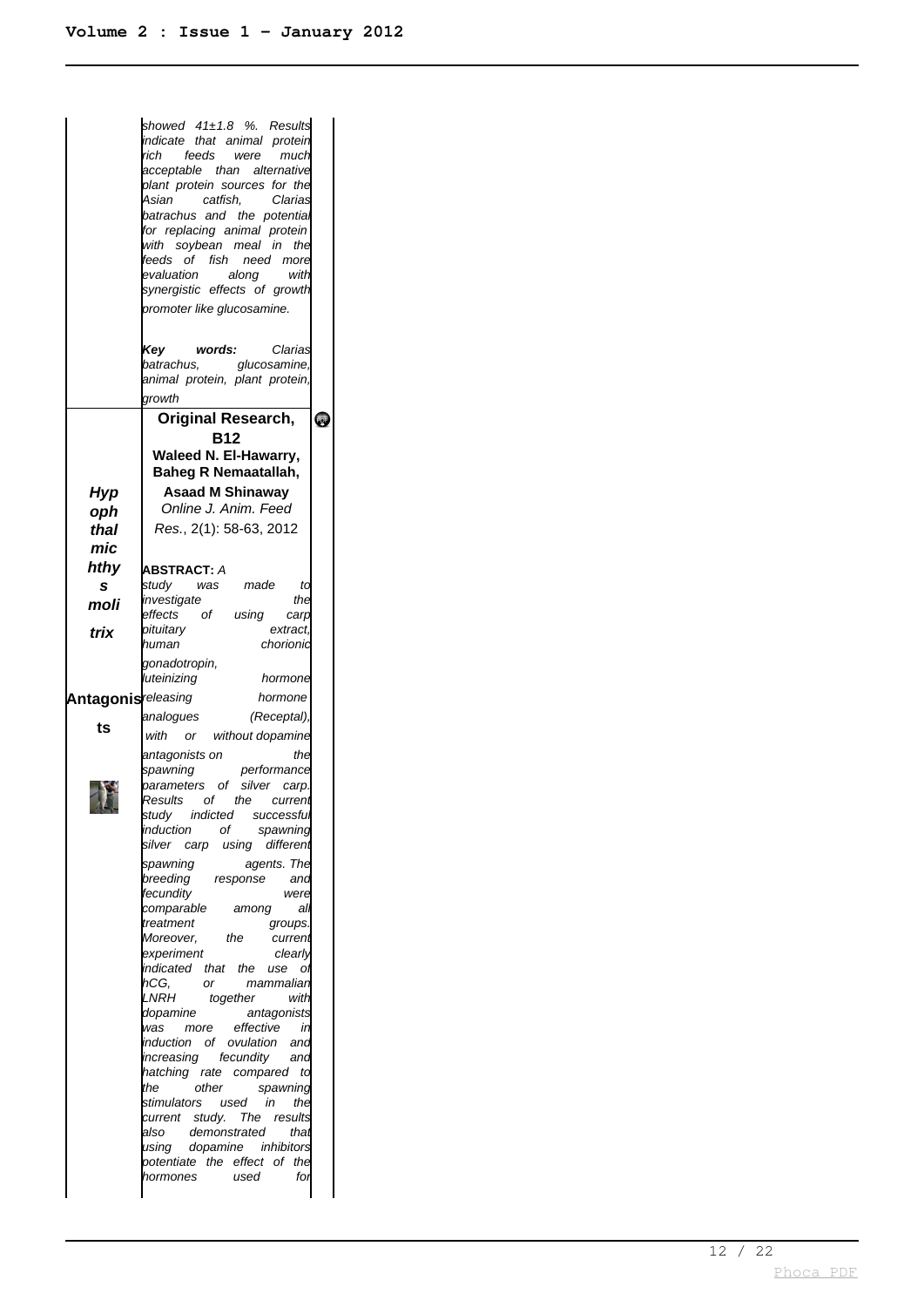spawning induction together with reduction of its dose (i.e. dose of pituitary extract, human chorionic gonadotropin). Meanwhile, is well established that domperidone is preferred than metoclopramide as dopamine antagonists for<br>spawning induction of induction of fish. In view of these results it is clear that not only carp pituitary extract,<br>human chorionic chorionic gonadotropin but also the mammalian LHRH analogue (i.e. Receptal) was effective to induce spawning in silver carp. This is important in the view of the fact that mammalian LNRH analogues are available more widely and their price is much more attractive. This would result in cost reduction of induced breeding by using mammalian LNRH analogues in combination with a dopamine antagonist or alone. **Keyword:** Silver carp induced spawning, human chorionic gonadotropin, luteinizing hormone releasing hormone analogues dopamine antagonists. **Original Research, LED B13 R. Dayal, P. P. Srivastava, A. (BLOCH) Bhatnagar, S. FINGERLI Chowdhary, A.K. NGS Yadav and W. S. Lakra** Online J. Anim. Feed Res., 2(1): 64-69, 2012 **ABSTRACT:** A 84-day feeding trial was conducted to evaluate the utilization impact of dietary omega – 3 HUFA as a dietary energy source by fingerlings of striped murrel, Channa striatus on the growth study and tissue composition. There were seven treatments (L3HUF, H3HUF, MUSOL, LINOL, MIXOL, SATOL AND NATFO), each having two replicates, stocked with 100 fingerlings in circular plastic pools (300l capacity). The six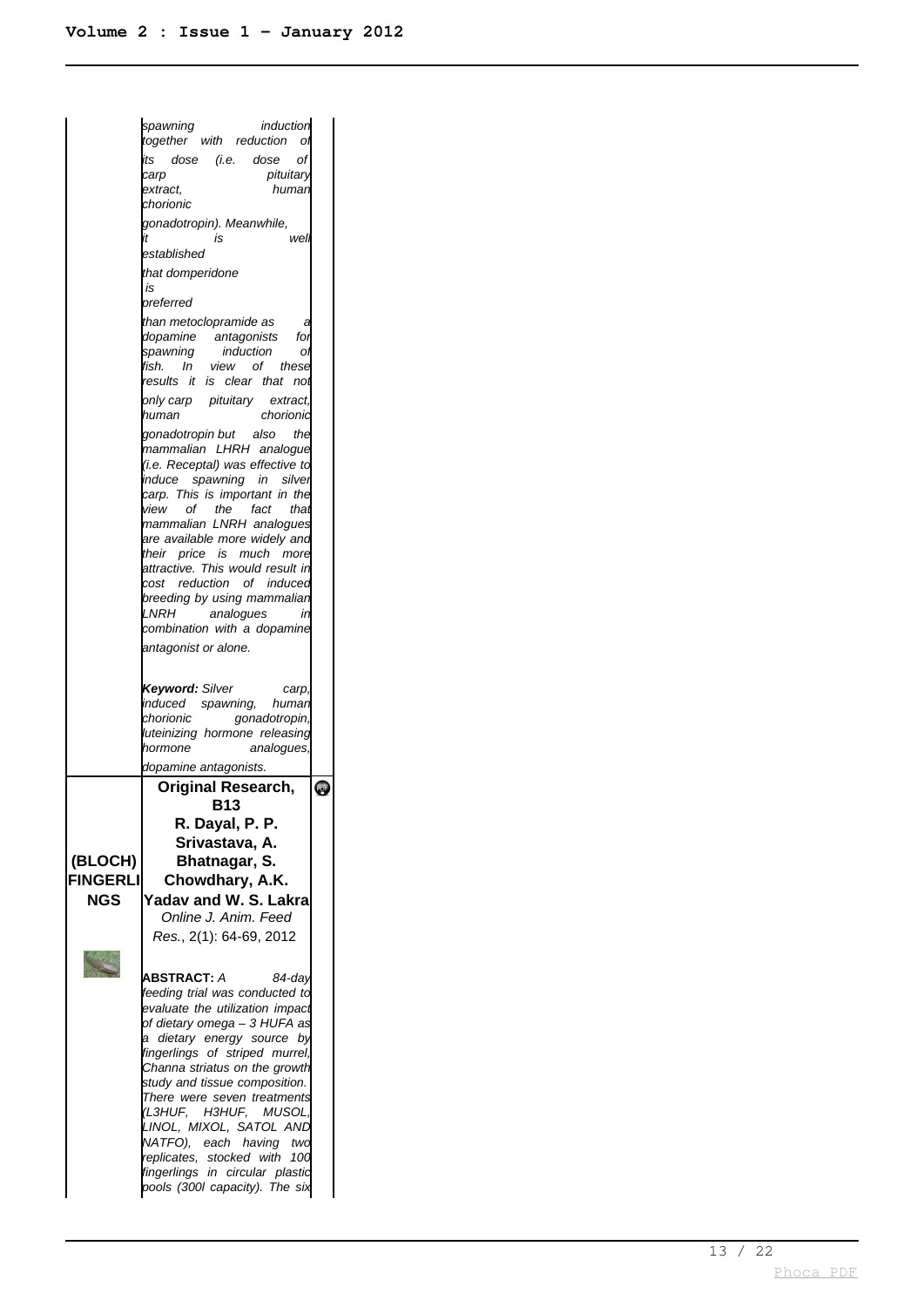|             | feeds were formulated with <br>basic ingredients (Soybean<br>meal, 41%; soluble starch,<br>25%.<br>Casein,<br>20%.<br>carboxy-methyl-cellulose, 2%,<br>papain, 0.5%; vitamin and<br>3.5%<br>mineral<br>mix,<br>with<br>iso-energetic<br>(19.3)<br>kJ/g,<br>F1-F6) diets and results were<br>compared with natural food<br>fed fishes. The isocaloric diets<br>formulated<br>were<br>from<br>semi-purified ingredients with<br>six different types of oil<br>supplement which were fed to<br>replicate groups of fishes ad<br>libitum. Based on the protein<br>efficiency ratio (PER), specific<br>growth rate (SGR), average<br>per day increment (PI) and<br>food conversion ratio (FCR),<br>and, it was observed that C.<br>striatus fingerlings utilized<br>dietary lipid. The LINOL<br>showing best<br>growth<br>performance followed by<br>H3HUF, MUSOL on the basis<br>of SGR and PER were<br>significantly<br>(p<0.05)<br>influenced in striped murrel,<br>Channa striatus. But lower<br>SGR levels were obtained<br>with diets containing L3HUF,<br>MIXOL, SATOL and NATFO.<br>This study suggests that the<br>lipid from unsaturated origins<br>could be effectively utilized by<br>striped murrel fry with a better<br>resultant growth. |            |
|-------------|----------------------------------------------------------------------------------------------------------------------------------------------------------------------------------------------------------------------------------------------------------------------------------------------------------------------------------------------------------------------------------------------------------------------------------------------------------------------------------------------------------------------------------------------------------------------------------------------------------------------------------------------------------------------------------------------------------------------------------------------------------------------------------------------------------------------------------------------------------------------------------------------------------------------------------------------------------------------------------------------------------------------------------------------------------------------------------------------------------------------------------------------------------------------------------------------------------------------------------------------------|------------|
|             | Key words: lipid, utilization,<br>growth, Channa striatus                                                                                                                                                                                                                                                                                                                                                                                                                                                                                                                                                                                                                                                                                                                                                                                                                                                                                                                                                                                                                                                                                                                                                                                          |            |
| Ρ           | <b>Original Research,</b>                                                                                                                                                                                                                                                                                                                                                                                                                                                                                                                                                                                                                                                                                                                                                                                                                                                                                                                                                                                                                                                                                                                                                                                                                          | <b>PDF</b> |
| ο           | B14                                                                                                                                                                                                                                                                                                                                                                                                                                                                                                                                                                                                                                                                                                                                                                                                                                                                                                                                                                                                                                                                                                                                                                                                                                                |            |
| s           | H.K. Zanu,                                                                                                                                                                                                                                                                                                                                                                                                                                                                                                                                                                                                                                                                                                                                                                                                                                                                                                                                                                                                                                                                                                                                                                                                                                         |            |
| Sİ          | P. Asiedu,                                                                                                                                                                                                                                                                                                                                                                                                                                                                                                                                                                                                                                                                                                                                                                                                                                                                                                                                                                                                                                                                                                                                                                                                                                         |            |
| bi          | M. Tampuori,                                                                                                                                                                                                                                                                                                                                                                                                                                                                                                                                                                                                                                                                                                                                                                                                                                                                                                                                                                                                                                                                                                                                                                                                                                       |            |
| lit         | M. Abada And                                                                                                                                                                                                                                                                                                                                                                                                                                                                                                                                                                                                                                                                                                                                                                                                                                                                                                                                                                                                                                                                                                                                                                                                                                       |            |
| ie          | I. Asante                                                                                                                                                                                                                                                                                                                                                                                                                                                                                                                                                                                                                                                                                                                                                                                                                                                                                                                                                                                                                                                                                                                                                                                                                                          |            |
| S           | Online J. Anim. Feed                                                                                                                                                                                                                                                                                                                                                                                                                                                                                                                                                                                                                                                                                                                                                                                                                                                                                                                                                                                                                                                                                                                                                                                                                               |            |
| οf          | Res., 2(1): 70-75, 2012.                                                                                                                                                                                                                                                                                                                                                                                                                                                                                                                                                                                                                                                                                                                                                                                                                                                                                                                                                                                                                                                                                                                                                                                                                           |            |
| u           |                                                                                                                                                                                                                                                                                                                                                                                                                                                                                                                                                                                                                                                                                                                                                                                                                                                                                                                                                                                                                                                                                                                                                                                                                                                    |            |
| si          | <b>ABSTRACT:</b> A<br>six-week                                                                                                                                                                                                                                                                                                                                                                                                                                                                                                                                                                                                                                                                                                                                                                                                                                                                                                                                                                                                                                                                                                                                                                                                                     |            |
| n           | feeding trial involving<br>180                                                                                                                                                                                                                                                                                                                                                                                                                                                                                                                                                                                                                                                                                                                                                                                                                                                                                                                                                                                                                                                                                                                                                                                                                     |            |
| g           | old Cobb<br>2-week<br>broiler                                                                                                                                                                                                                                                                                                                                                                                                                                                                                                                                                                                                                                                                                                                                                                                                                                                                                                                                                                                                                                                                                                                                                                                                                      |            |
| M           | chicks<br>conducted<br>was<br>td                                                                                                                                                                                                                                                                                                                                                                                                                                                                                                                                                                                                                                                                                                                                                                                                                                                                                                                                                                                                                                                                                                                                                                                                                   |            |
| Ο           | replaced fishmeal<br>partially                                                                                                                                                                                                                                                                                                                                                                                                                                                                                                                                                                                                                                                                                                                                                                                                                                                                                                                                                                                                                                                                                                                                                                                                                     |            |
| RI          | with<br>Moringa<br>(Moringa                                                                                                                                                                                                                                                                                                                                                                                                                                                                                                                                                                                                                                                                                                                                                                                                                                                                                                                                                                                                                                                                                                                                                                                                                        |            |
| N           | oleifera)<br>meal. The<br>leaf                                                                                                                                                                                                                                                                                                                                                                                                                                                                                                                                                                                                                                                                                                                                                                                                                                                                                                                                                                                                                                                                                                                                                                                                                     |            |
| G           | birds<br>randomly<br>were<br>in                                                                                                                                                                                                                                                                                                                                                                                                                                                                                                                                                                                                                                                                                                                                                                                                                                                                                                                                                                                                                                                                                                                                                                                                                    |            |
| A           | assigned<br>equa<br>numbers<br>in<br>а                                                                                                                                                                                                                                                                                                                                                                                                                                                                                                                                                                                                                                                                                                                                                                                                                                                                                                                                                                                                                                                                                                                                                                                                             |            |
| (Moringa    | Completely<br>Randomized                                                                                                                                                                                                                                                                                                                                                                                                                                                                                                                                                                                                                                                                                                                                                                                                                                                                                                                                                                                                                                                                                                                                                                                                                           |            |
| oleifera)   | Design<br>(CRD)<br>four<br>to                                                                                                                                                                                                                                                                                                                                                                                                                                                                                                                                                                                                                                                                                                                                                                                                                                                                                                                                                                                                                                                                                                                                                                                                                      |            |
| <b>LEAF</b> | dietary<br>treatments<br>containing 0,<br>5,<br>10.<br>and                                                                                                                                                                                                                                                                                                                                                                                                                                                                                                                                                                                                                                                                                                                                                                                                                                                                                                                                                                                                                                                                                                                                                                                         |            |
|             | <b>MEAL AS</b> 15% Moringa<br>leaf<br>mea                                                                                                                                                                                                                                                                                                                                                                                                                                                                                                                                                                                                                                                                                                                                                                                                                                                                                                                                                                                                                                                                                                                                                                                                          |            |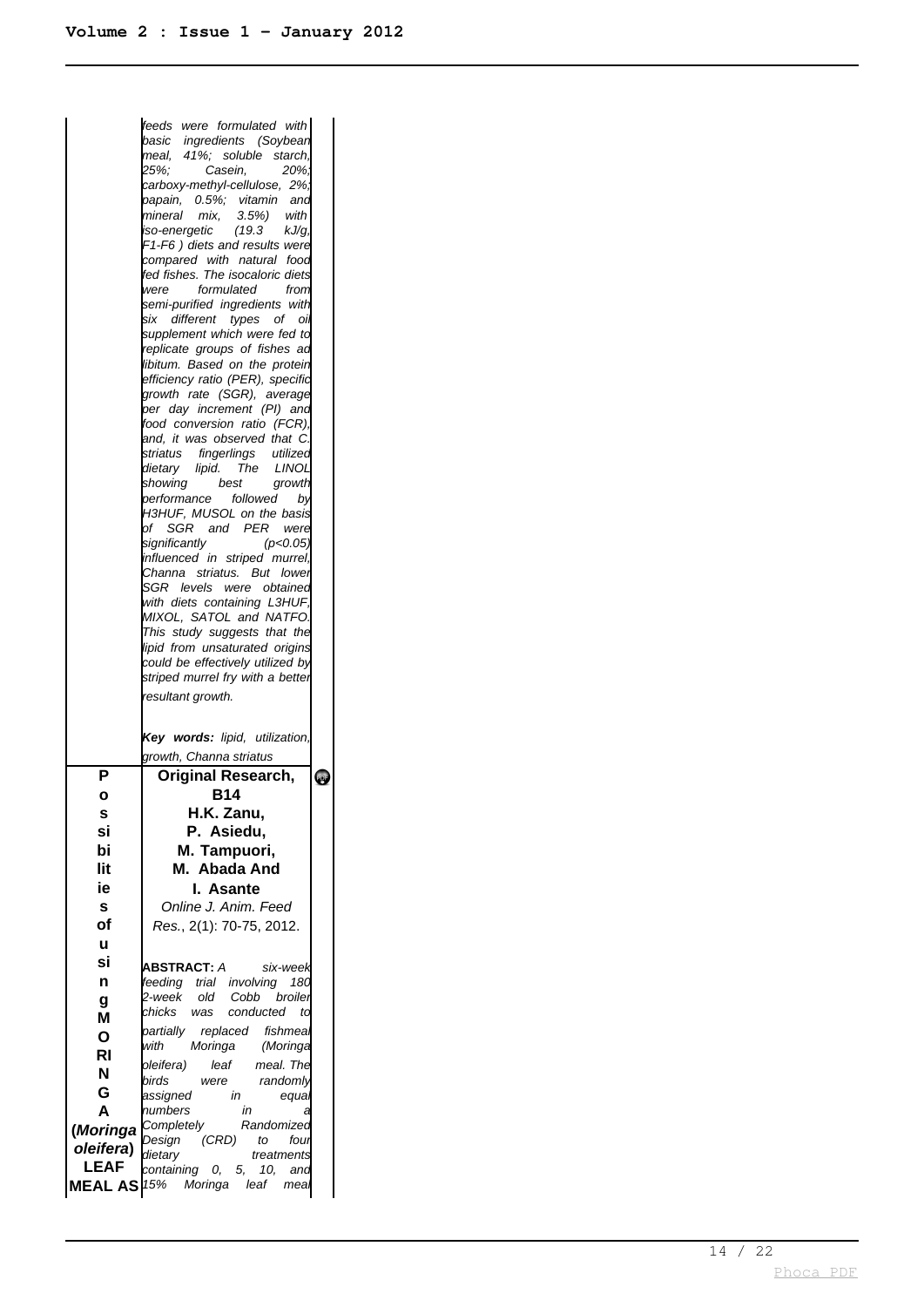| A              | (MLM). Each<br>treatment                                                    |           |
|----------------|-----------------------------------------------------------------------------|-----------|
| <b>PARTIAL</b> | was replicated three times                                                  |           |
| <b>SUBSTIT</b> | giving<br>15<br>birds<br>per                                                |           |
|                | <b>UTE FOR</b> <i>replicate.</i> Feed and water                             |           |
|                | were supplied ad libitum. The<br><b>FISHMEA</b> parameters measured include |           |
| L IN           | feed intake, final                                                          |           |
|                | weight,<br><b>BROILER</b> weight gain, feed convention                      |           |
|                | <b>CHICKEN</b> efficiency, carcass traits,                                  |           |
|                | hematology,<br>serum                                                        |           |
| <b>S DIETS</b> |                                                                             |           |
|                | biochemistry and meat<br>quality Final weight, weight                       |           |
|                | gain,<br>feed conversion                                                    |           |
|                | efficiency were significantly                                               |           |
|                | $(p<0.05)$ declined<br>with                                                 |           |
|                | increasing level of MLM. None                                               |           |
|                | of the carcass traits measured                                              |           |
|                | was affected by addition of                                                 |           |
|                | MLM.<br>Mean corpusculai                                                    |           |
|                | hemoglobin (MCH) was<br>the                                                 |           |
|                | only hematological parameter<br>showed significance<br>that                 |           |
|                | difference<br>(p<0.05)<br>in                                                |           |
|                | treatment<br>groups.                                                        |           |
|                | Triglycerides, Low Density                                                  |           |
|                | Lipoprotein (LDL) and Very                                                  |           |
|                | Low<br>Density Lipoprotein                                                  |           |
|                | (VLDL) differed significantly                                               |           |
|                | (P<0.05). Also, Incorporation                                               |           |
|                | of MLM significantly (P<0.05)                                               |           |
|                | moisture, crude<br>affected                                                 |           |
|                | protein and crude fat of meat                                               |           |
|                | of experimental birds. Cost<br>benefit analysis showed that                 |           |
|                | <b>MLM</b><br>incorporation<br>of                                           |           |
|                | increased<br>profit margins.                                                |           |
|                | Based on the data obtained in                                               |           |
|                | this study it can be concluded                                              |           |
|                | that Moringa oleifera when                                                  |           |
|                | partially used to replace                                                   |           |
|                | fishmeal may hamper growth                                                  |           |
|                | rate of broiler chickens.                                                   |           |
|                | However, addition of MLM                                                    |           |
|                | does not adversely affect                                                   |           |
|                | mortality, carcass traits and                                               |           |
|                | blood variables.                                                            |           |
|                |                                                                             |           |
|                | <b>KEYWORDS:</b><br>Moringa,                                                |           |
|                | Performance, Haematology,                                                   |           |
|                | serum biochemistry and Meat                                                 |           |
|                | quality.                                                                    |           |
| Ev             | <b>Original Research,</b>                                                   |           |
|                | B15                                                                         | <b>QJ</b> |
| alu            |                                                                             |           |
| ati            | T. Ansah, A.A. Emelia,                                                      |           |
| on             | G. Deku and P.K.                                                            |           |
| Οf             | Karikari                                                                    |           |
| fal            |                                                                             |           |
| se             |                                                                             |           |
| ya             | Online J. Anim. Feed                                                        |           |
|                | Res., 2(1): 76-79, 2012                                                     |           |
| m (            |                                                                             |           |
| Icacina        | <b>ABSTRACT:</b> This study was                                             |           |
| oliviformi     |                                                                             |           |
|                | conducted to determine<br>the                                               |           |
| S              | effect of Icacina oliviformis                                               |           |
|                | leaf meal (IOLM) on<br>the                                                  |           |
|                | growth performance of weaner                                                |           |
|                | rabbits. Twenty-one<br>(21)                                                 |           |
| Oryctola       | weaner rabbits with<br>ar                                                   |           |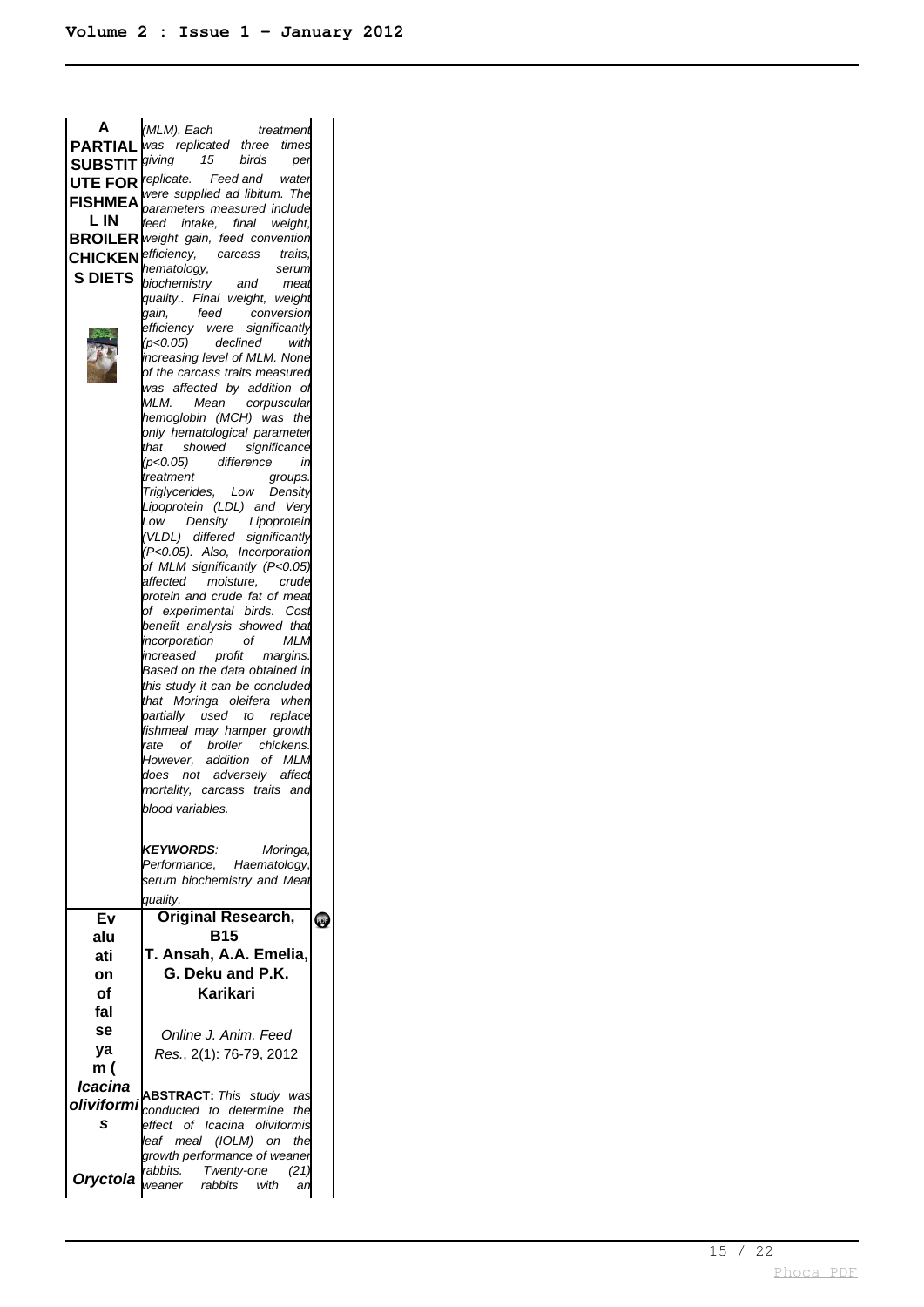| gus            | average initial weight of 661g                                  |                     |
|----------------|-----------------------------------------------------------------|---------------------|
| cuniculu       | were used in a completely                                       |                     |
|                | randomized<br>design.<br>The                                    |                     |
| s)             | feeding trial lasted for 56 days                                |                     |
|                | at the livestock unit of the                                    |                     |
|                | University for Development                                      |                     |
|                | studies. The chemical analysis                                  |                     |
|                | was carried out at the Spanish                                  |                     |
|                | Laboratory of the University                                    |                     |
|                | for Development studies. The                                    |                     |
|                | variables measured were feed                                    |                     |
|                | intake.<br>apparent<br>nutrient                                 |                     |
|                | digestibility and body weight                                   |                     |
|                | gain. The average daily feed                                    |                     |
|                | intake showed a significantly                                   |                     |
|                | (P<0.05) higher intake for T2                                   |                     |
|                | $(129.27g)$ compared with T0                                    |                     |
|                | (125.11g). Average daily body                                   |                     |
|                | weight gain was significantly                                   |                     |
|                | (P<0.05) higher<br>for<br>TΟ                                    |                     |
|                | (17.65g) compared to<br>Τ2                                      |                     |
|                | (10.83g). However there was                                     |                     |
|                | significant<br>difference<br>no                                 |                     |
|                | (P>0.05) between T0 (17.65g)                                    |                     |
|                | and T1 (13.33g).There was a                                     |                     |
|                | significantly (P<0.05) higher                                   |                     |
|                | crude protein digestibility for                                 |                     |
|                | T0 (84.68%) compared to T1                                      |                     |
|                | (80.99%) and T2 (67.08%).                                       |                     |
|                | Apparent digestibility for CF                                   |                     |
|                | and EE decreased with                                           |                     |
|                | increase in the level of IOL in                                 |                     |
|                | the diet. Based on the results                                  |                     |
|                | of this study, IOL can be used                                  |                     |
|                | as a feed ingredient in the diet                                |                     |
|                | of rabbits at 5% without any                                    |                     |
|                |                                                                 |                     |
|                |                                                                 |                     |
|                | detrimental effects.                                            |                     |
|                |                                                                 |                     |
|                | Keywords: Icacina oliviformis,                                  |                     |
|                | Rabbits, performance,                                           |                     |
|                |                                                                 |                     |
|                | apparent digestibility                                          |                     |
| <b>BIOSECU</b> | <b>Review Article, B16</b>                                      | $\ddot{\mathbf{e}}$ |
| RITY           | N. Alloui, A. Ayachi                                            |                     |
| <b>PRACTIC</b> | Online J. Anim. Feed                                            |                     |
|                |                                                                 |                     |
| ES IN          | Res., 2(1): 80-83, 2012                                         |                     |
| <b>ALGERIA</b> |                                                                 |                     |
| N              |                                                                 |                     |
|                | <b>ABSTRACT:</b> The objective of                               |                     |
|                | <b>POULTRY</b> this study was to determine                      |                     |
| <b>FARMS</b>   | the level of adoption within                                    |                     |
|                | the Algerian poultry farms<br>(broiler chickens,                |                     |
|                | laying                                                          |                     |
|                | hens) of a range of standard                                    |                     |
|                | biosecurity<br>practices<br>traffic<br>control.                 |                     |
|                | isolation.)                                                     |                     |
|                | decontamination,<br>vaccination). Quantitative                  |                     |
|                |                                                                 |                     |
|                | and qualitative evaluation of<br>the biosecurity in the poultry |                     |
|                | houses has been analyzed                                        |                     |
|                | thanks<br>using<br>method                                       |                     |
|                | developed by the French                                         |                     |
|                | Food<br>Agency.                                                 |                     |
|                | Safety<br>Factorial<br>analysis<br>has                          |                     |
|                | permitted to determine four                                     |                     |
|                |                                                                 |                     |
|                | classes of poultry farms.                                       |                     |
|                | Class 1 and 2 (55%) regroup<br>poultry farms very badly         |                     |
|                |                                                                 |                     |
|                | maintained, with breeders<br>which do not respect the           |                     |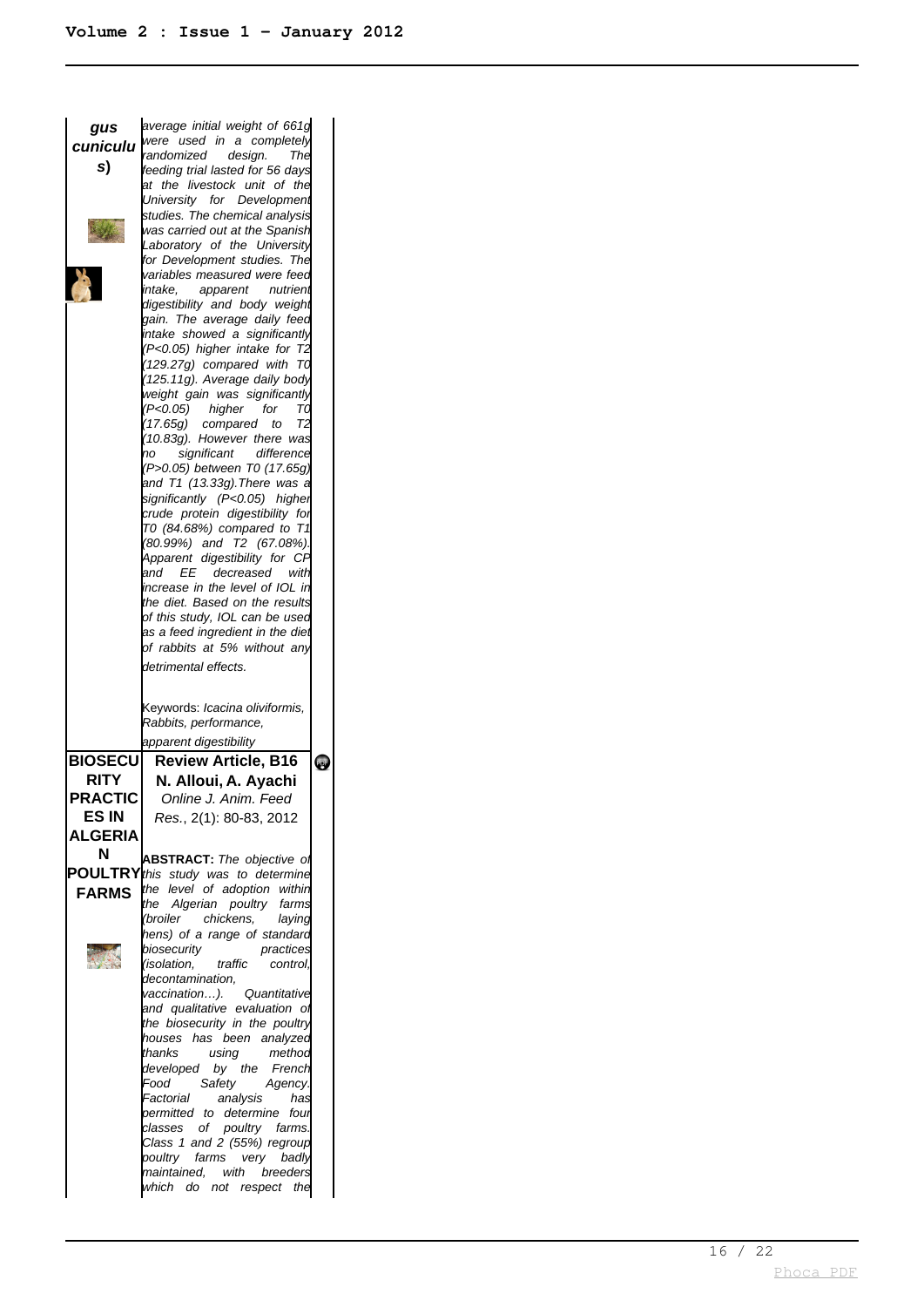|                             | elementary<br>hygiene                                                    |           |
|-----------------------------|--------------------------------------------------------------------------|-----------|
|                             | measures<br><i>(precarious</i>                                           |           |
|                             | buildings, impure<br>water.                                              |           |
|                             | non-respect of the sanitary                                              |           |
|                             | vacuum, badly disinfection,                                              |           |
|                             | presence of contamination                                                |           |
|                             | vectors, bad elimination loose                                           |           |
|                             | chickens). The two classes                                               |           |
|                             | are a score between, 0 - 100<br>points                                   |           |
|                             | and UFC (faecal<br>streptococci) > 25. Class                             |           |
|                             | and 4 regroup 45% of poultry                                             |           |
|                             | farms and demonstrates that                                              |           |
|                             | of __<br>the<br>number<br>faeca                                          |           |
|                             | streptococci colonies /25 cm <sup>2</sup>                                |           |
|                             | is the lowers (3 <ufc<9) and<="" th=""><th></th></ufc<9)>                |           |
|                             | (10 <ufc<25) in<="" respectively.="" th=""><th></th></ufc<25)>           |           |
|                             | these farms, the sanitary                                                |           |
|                             | teams apply very rigorous                                                |           |
|                             | barriers of security and<br>decontamination. Visual score                |           |
|                             | attributed for these classes                                             |           |
|                             | represents unfortunately score                                           |           |
|                             | between, 100-200 points. The                                             |           |
|                             | decline<br>of<br>production                                              |           |
|                             | performances (mortality, feed                                            |           |
|                             | conversion, and laying rate)                                             |           |
|                             | especially observed in the                                               |           |
|                             | poultry farms, class 1and 2,<br>because of failings sanitary             |           |
|                             |                                                                          |           |
|                             | barriers in production period.                                           |           |
|                             |                                                                          |           |
|                             | Keywords: poultry farms,                                                 |           |
|                             | production<br>biosecurity,                                               |           |
|                             | performances, Algeria                                                    |           |
|                             |                                                                          |           |
|                             | Original Research,                                                       |           |
|                             | B17                                                                      |           |
|                             | <b>Waleed N. El-Hawarry</b>                                              |           |
|                             | Online J. Anim. Feed                                                     |           |
|                             | Res., 2(1): 84-88, 2012                                                  |           |
| Oreochr                     |                                                                          |           |
|                             |                                                                          |           |
| omis<br>Niloticus           | <b>ABSTRACT:</b> Oreochromis                                             |           |
|                             | niioticus,<br>Oreochromis                                                |           |
|                             | their<br>aureus<br>and                                                   |           |
|                             | interspecific<br>hybrid<br>tilapia<br>(?<br>?<br>O.<br>aureus<br>x<br>O. |           |
| Oreochro                    | niloticus)<br>maintainec                                                 |           |
| mis                         | lunder<br>semi-intensive                                                 |           |
| Aureus)                     | culture<br>system were                                                   |           |
| And                         | in<br>compared<br>а                                                      |           |
| <b>Their</b>                | preliminary<br>study<br>ta                                               |           |
| Interspe                    | explore<br>the<br>variations<br>in<br>blood<br>biochemica.               |           |
| cific                       | non-specific<br>land                                                     |           |
| Hybrid (                    | immunological                                                            |           |
| ? O.                        | parameters.                                                              |           |
|                             | Comparisons<br>were                                                      |           |
| Aureus                      | performed<br>after<br>one                                                |           |
| X? O.                       | week<br>оf<br>acclimation<br>level).                                     |           |
| <b>Niloticus)</b>           | ("base-line"                                                             |           |
| Maintaine <sup> Serum</sup> | cholesterol,<br>SGPT<br>albumin,<br>and                                  |           |
| d In                        | SGOT level<br>were s                                                     |           |
| Semi-Inte                   | (P)<br>ignificantly<br>higher                                            |           |
| nsive                       | 0.05)<br>in the purebred<br>O.                                           |           |
| <b>Culture</b>              | aureus<br>than the<br>purebred                                           |           |
| <b>System</b>               | niloticus<br>and<br>their<br>Ο.                                          | $\bullet$ |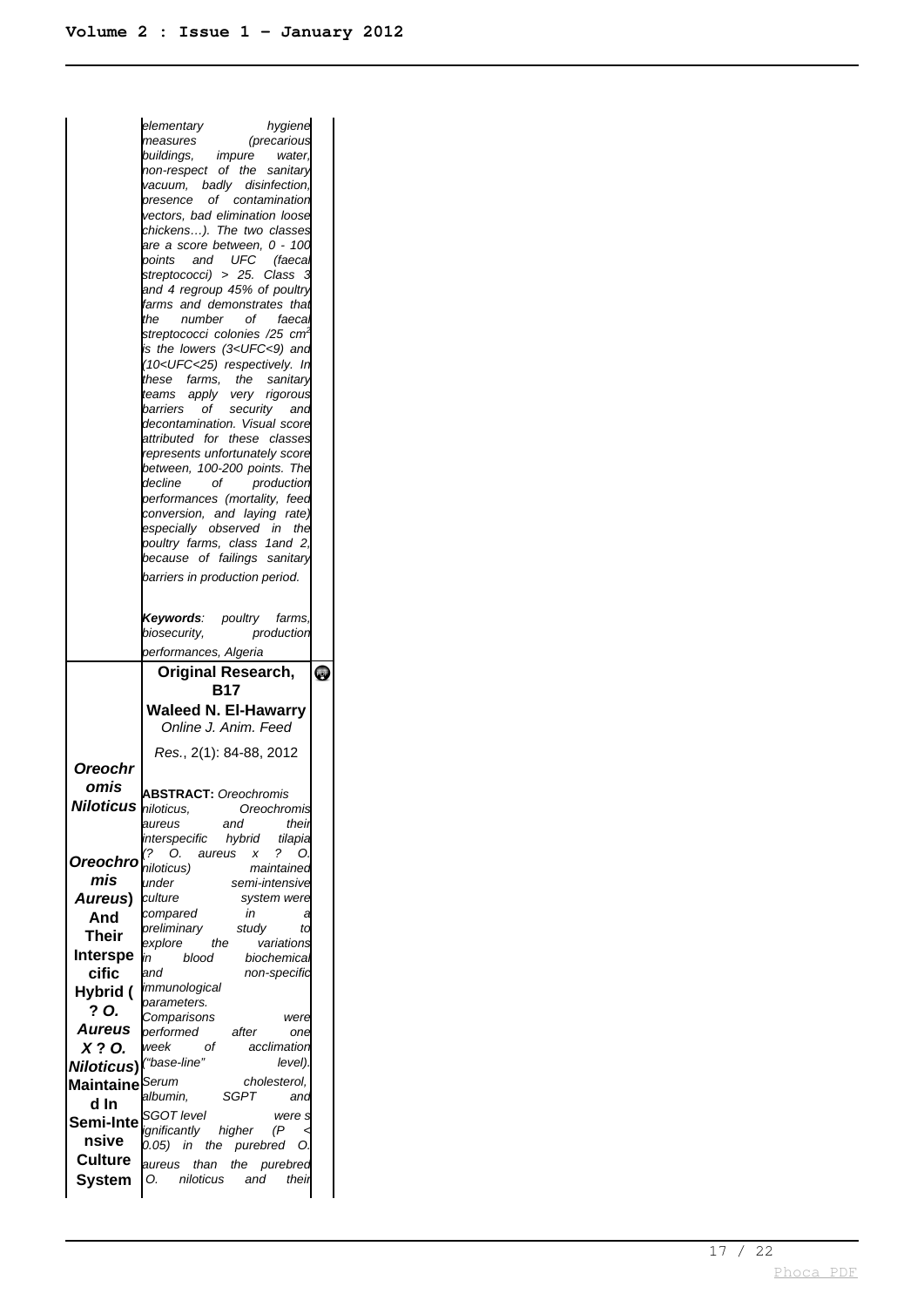crossbred hybrid.<br>The tested tested genotypes showed no significant  $difference$   $(P >$ in total protein, globulin and urea Additionally, the **levels** of ALT and uric acid were significantly higher (P < 0.05) in both ?O. aureus and the<br>crossbred hvbric  $crossbred$ (?O. aureus x ?O. niloticus). On the other hand, the level creatinine significantly higher in the purebred O.<br>niloticus followed by niloticus followed the crossbred hybrid and then the purebred O. aureus but still without a significant difference (P  $0.05$ ) between the latter two genotypes. The phagocytic activity and phagocytic index were significantly higher (P < 0.05) in the crossbred hybrid (?O. aureus x ?O. niloticus) than the other purebred genotypes. The differences identified suggest that hybrid families from the two species would be used to construct a segregating population for genetic analysis of immunological traits in tilapia. But still, a larger sample size obtained from populations cultured under<br>different managementa managementa practices should be used and challenged to learn if the differences are large enough to produce a segregating population for genetic analysis of immunological traits and disease resistance. **Keywords:** Purebred, Oreochromis niloticus, Oreochromis aureus, inter-specific hybrid tilapia normal blood biochemica reference, phagocytic activity, phagocytic index. **Mini Review, B18**  $\ddot{\textbf{e}}$ **Adzitey F. physicoc hemical** Online J. Anim. Feed **compositi** Res. , 2(1): 89-94. 2012. **on of selected**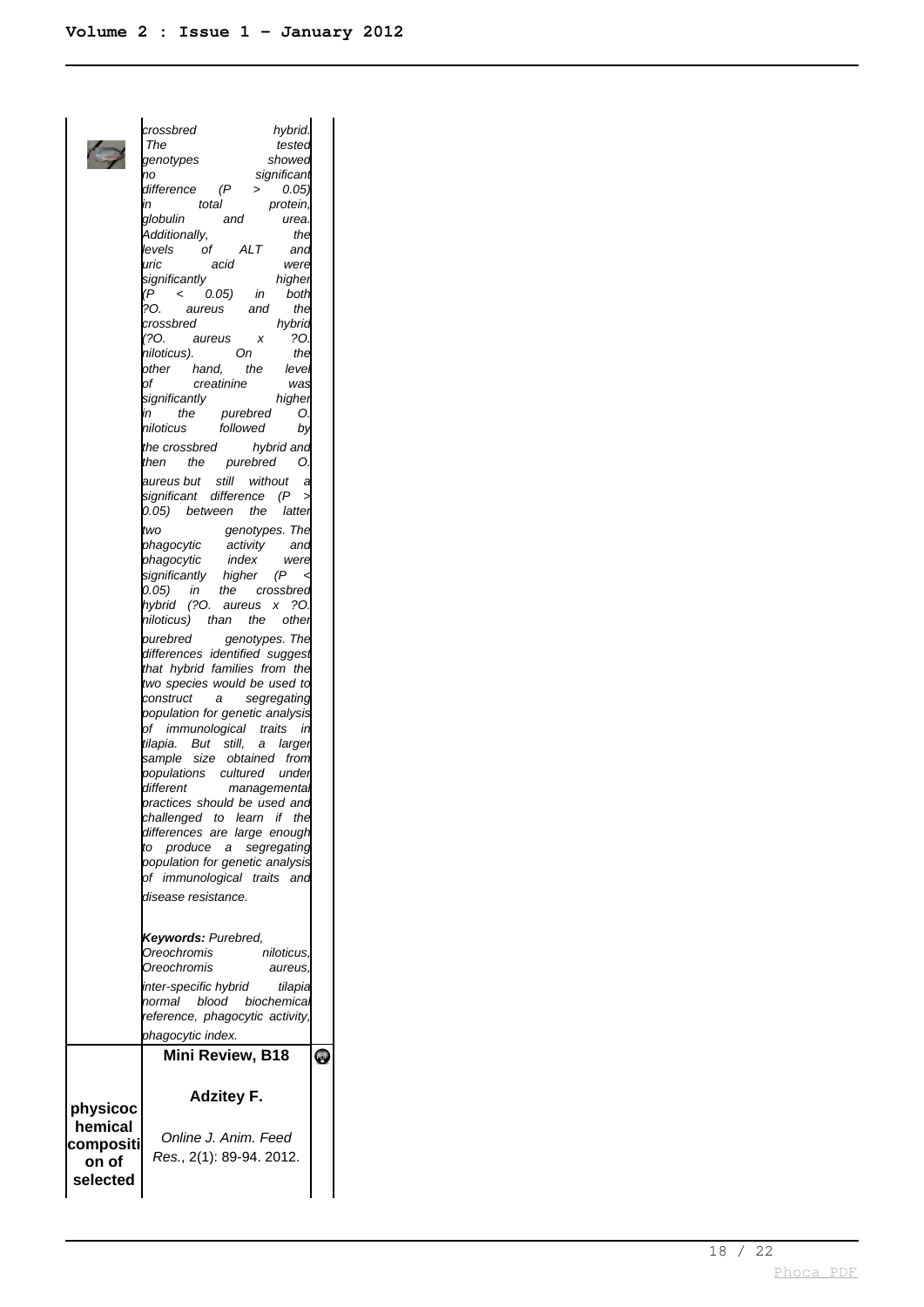|                    | duck ABSTRACT:<br>strains: <i>Physicochemical</i><br>a min:             |
|--------------------|-------------------------------------------------------------------------|
| a mini             | composition of meat is an<br>important factor in human                  |
| review             |                                                                         |
|                    | nutrition and contributes to<br>the choice of food by                   |
|                    | mankind. In recent times                                                |
|                    | humans are much<br>conscious of the health                              |
|                    |                                                                         |
|                    | benefits of what they                                                   |
|                    | consume. Emphasize on<br>the consumption ot                             |
|                    | balance diets have been                                                 |
|                    | much attention.<br>given                                                |
|                    | The consumption of                                                      |
|                    | foods,<br>organic                                                       |
|                    | vegetables, fruits, foods                                               |
|                    | high in fibre, foods of<br>animal origin with less fat                  |
|                    |                                                                         |
|                    | and cholesterol are<br>among the food stuffs<br>being upheld. Poultry   |
|                    |                                                                         |
|                    | meat, eggs and products                                                 |
|                    | widely consumed<br>are                                                  |
|                    | worldwide without much                                                  |
|                    | religious restrictions. The<br>high consumption ol                      |
|                    |                                                                         |
|                    | <br>poultry meat is partly due<br>to it ease for preparing              |
|                    | different dishes and the<br>development of a wide<br>range of processed |
|                    |                                                                         |
|                    |                                                                         |
|                    | meals<br>ready-to-eat<br>with<br>incorporated                           |
|                    | chicken as a majoi                                                      |
|                    | source. Poultry<br>protein                                              |
|                    | meat (white meat) is                                                    |
|                    | known to be healthie <mark>r</mark><br>than red meat probably           |
|                    |                                                                         |
|                    |                                                                         |
|                    | due to its low calorie and                                              |
|                    | lipid contents. Duck meat<br>is comparable to that of                   |
|                    | despite being<br>chicken                                                |
|                    | red meat and it is a close                                              |
|                    |                                                                         |
|                    | alternative source of<br>protein and other                              |
|                    | nutrients<br>for<br>humans.<br>meat is<br>in                            |
|                    | Duck<br>high<br>selenium<br>protein,<br>iron.                           |
|                    | and niacin; and lower in                                                |
|                    | calories compared to many                                               |
|                    | cuts of beef. This mini-review                                          |
|                    | reports on the production                                               |
|                    | potentials of ducks and the                                             |
|                    | physicochemical composition<br>of selected duck strains. It             |
|                    | also reports on world duck                                              |
|                    | population.                                                             |
|                    |                                                                         |
|                    |                                                                         |
|                    | Key words:<br>Duck meat,                                                |
|                    | consumption                                                             |
|                    | health                                                                  |
|                    | benefits.                                                               |
|                    | nutrition, physicochemical                                              |
| <b>Effect of</b>   | <b>Original Research,</b>                                               |
| date pits          | B19                                                                     |
| on the<br>performa | Yagoub YM, Elemam MB.<br>2012.                                          |

 $\bullet$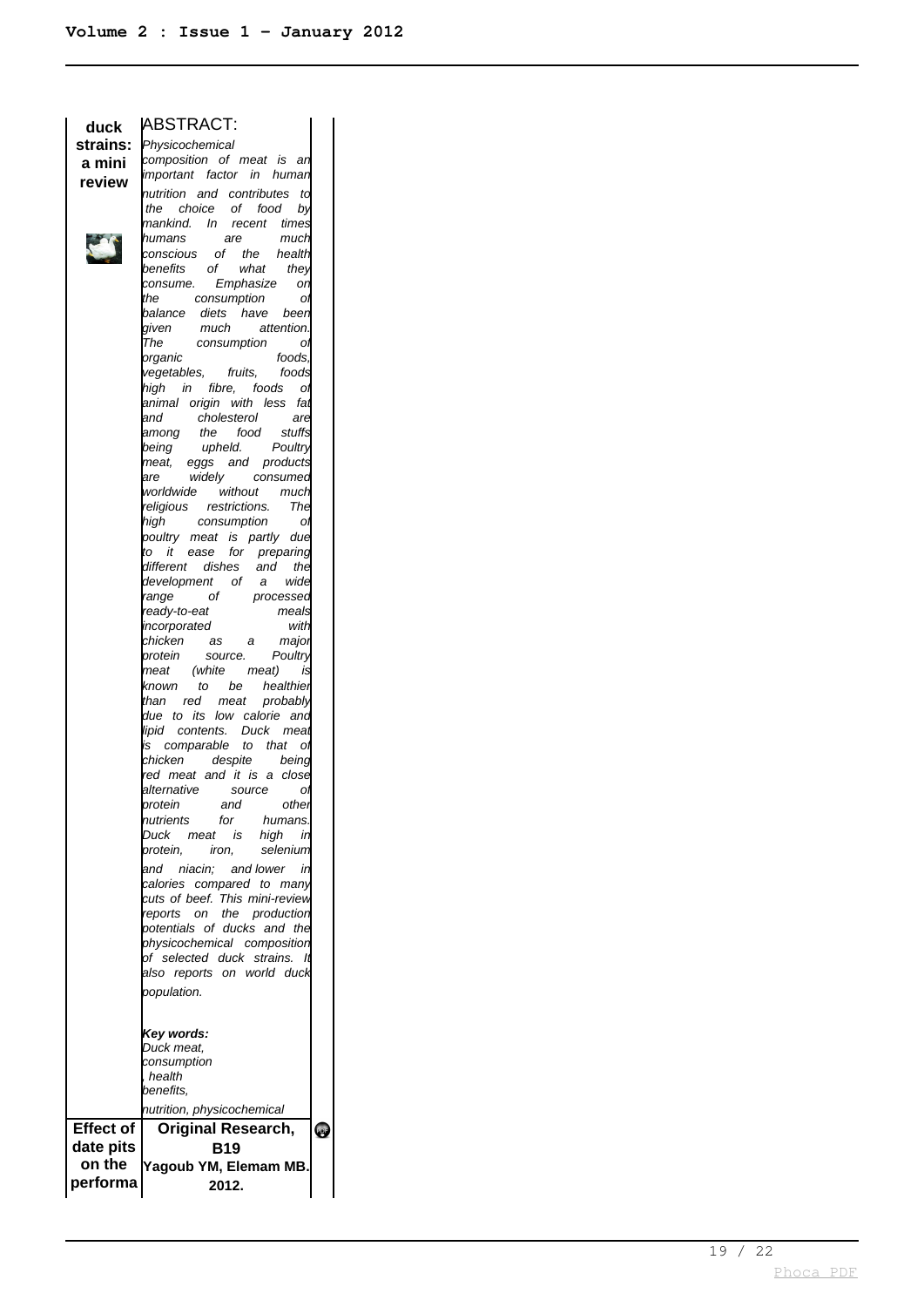| Online J. Anim. Feed<br>Res., 2(1): 95-97.                                                                                                                                                                                                                                                                                                                                                                                                                                                                                                                                                                                                                                                               |                                                                                                                                 |
|----------------------------------------------------------------------------------------------------------------------------------------------------------------------------------------------------------------------------------------------------------------------------------------------------------------------------------------------------------------------------------------------------------------------------------------------------------------------------------------------------------------------------------------------------------------------------------------------------------------------------------------------------------------------------------------------------------|---------------------------------------------------------------------------------------------------------------------------------|
|                                                                                                                                                                                                                                                                                                                                                                                                                                                                                                                                                                                                                                                                                                          |                                                                                                                                 |
| Sudanese desert lambswith<br>an average live weight of 20.9 $\,$<br>kg were divided into three<br>groups of equal number to<br>study the effect of date pits<br>level on the performance of<br>Sudanese desert lambs. The<br>study was conducted at smal<br>ruminant research unit in the<br>Faculty<br>of Agricultural<br>Technology and<br>Fish<br>Al-Neelain<br>Sciences.<br>University Khartoum, Sudan.<br>Three iso-nitrogenous<br>and<br>iso-caloric diets containing<br>graded levels of date pits (0%,<br>5%, and 10%) were randomly<br>assigned to the lambs groups.<br>Feeding was on ad libitum for<br>45 days. Performance of<br>experimental lambs did not<br>significantly influenced with |                                                                                                                                 |
| Key words: Lambs, date pits,<br>chemical<br>composition,                                                                                                                                                                                                                                                                                                                                                                                                                                                                                                                                                                                                                                                 |                                                                                                                                 |
|                                                                                                                                                                                                                                                                                                                                                                                                                                                                                                                                                                                                                                                                                                          |                                                                                                                                 |
| <b>B20</b><br>Taye M, Bimerow T,<br>Yitayew A, Mekuriaw<br>SH, Mekuriaw G.                                                                                                                                                                                                                                                                                                                                                                                                                                                                                                                                                                                                                               | <b>QUE</b>                                                                                                                      |
| Online J. Anim. Feed<br>Res., 2(1): 98-103. 2012.                                                                                                                                                                                                                                                                                                                                                                                                                                                                                                                                                                                                                                                        |                                                                                                                                 |
| <b>ABSTRACT:</b> A<br>study,<br>ta<br>develop regression models for<br>prediction of body weight from<br>linear<br>other<br>bodv<br>measurements.<br>was<br>conducted in Esite, Farta and<br>Lai-Gaint districts of South<br>Gondar, Amhara<br>region.<br>Records on body weight (BW)<br>other<br>linear<br>and<br>body<br>measurements (Body Length<br>(BL), Wither Height (WH),<br>Chest Girth (CH), Pelvic Width<br>(PW) and Ear Length (EL))                                                                                                                                                                                                                                                         |                                                                                                                                 |
|                                                                                                                                                                                                                                                                                                                                                                                                                                                                                                                                                                                                                                                                                                          | <b>ABSTRACT: Twelve</b><br>introduction of date pits.<br>performance<br><b>Original Research,</b><br>were taken from 941 sheep. |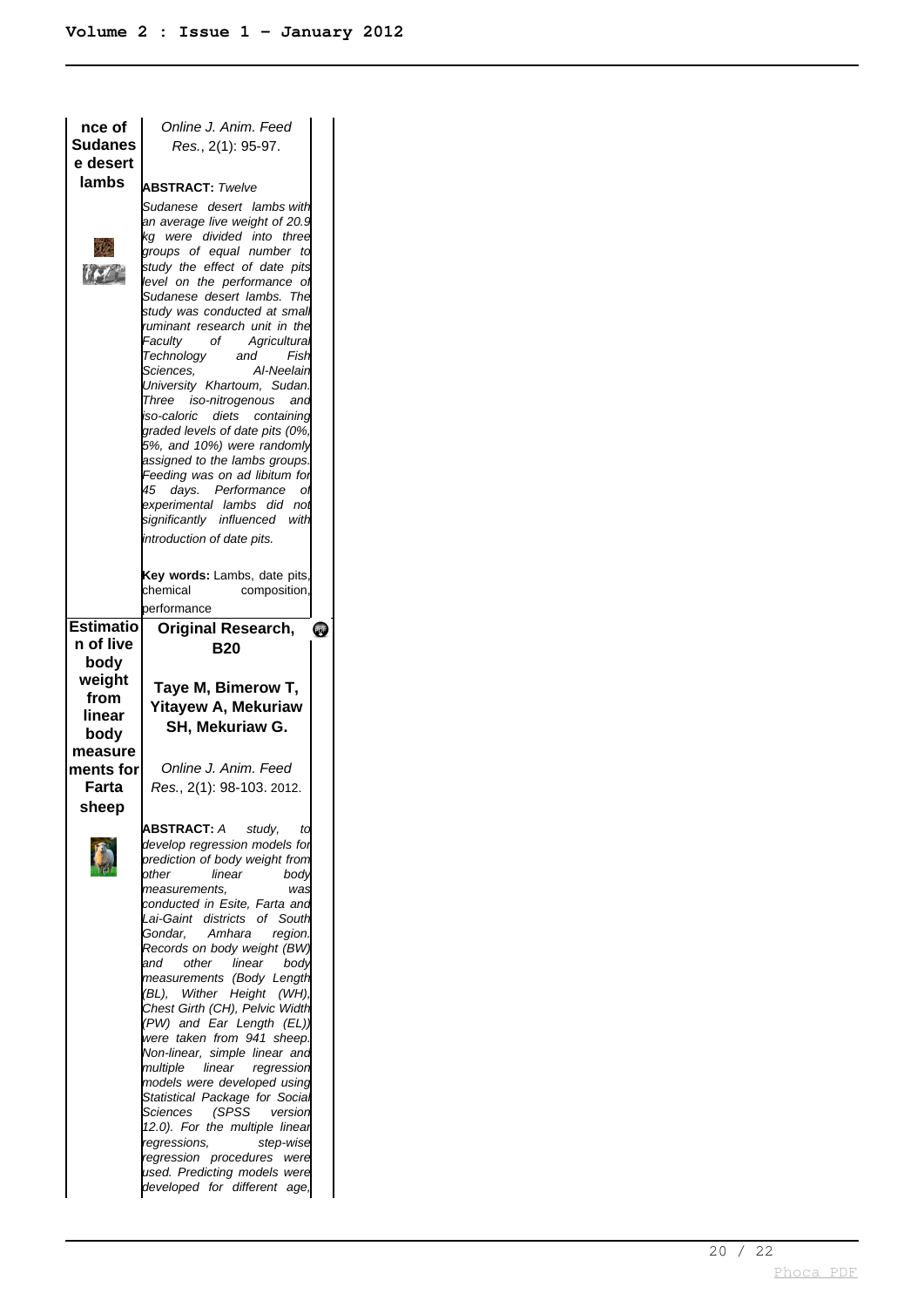sex and for the pool. Positive and significant (P<0.01) correlations were observed between body weight and linear body measurements for all sex and age groups. Among the four linear body measurements, heart girth had the highest correlation coefficient (except ear length) in all age and sex groups which is followed by body length, height at wither and pelvic width. Heart girth was the first variable to explain more variation than other variables in both sex and age groups. The models developed had a coefficient of determination of 0.26 to 0.89 the highest coefficient of determination was depicted for male while the lowest was for dentition groups having two permanent incisors. Regression models in general were poor in explaining weight for the dentition groups above one pair of permanent incisors. Heart girth alone was able to estimate weight with a coefficient of determination of 0.77, for both sexes and the pool. The coefficient of determination of the fitted<br>equations (in general) equations (in general) decreased as the age of sheep advances indicating that the fitted equations can predict weight for younger sheep with better accuracy than for older ones. In general, much of the variation in weight was explained when many traits were included in the model. However, for ease of use and to avoid complexity at field condition, it is possible to use heart girth alone as a predicting tool. As a method to estimate weight using linear body measurements, it is possible to use these linear body measurements for selection in an effort to improve body weight of Farta sheep. In addition, the difference in the correlation coefficients between weight<br>http://www.dineau.com other linear measurements for differen age groups indicates the possibility of using different body measurements at different ages to predict weight and use for selection as well.

**Key words:** Farta sheep, body weight, linear body measurements, regression